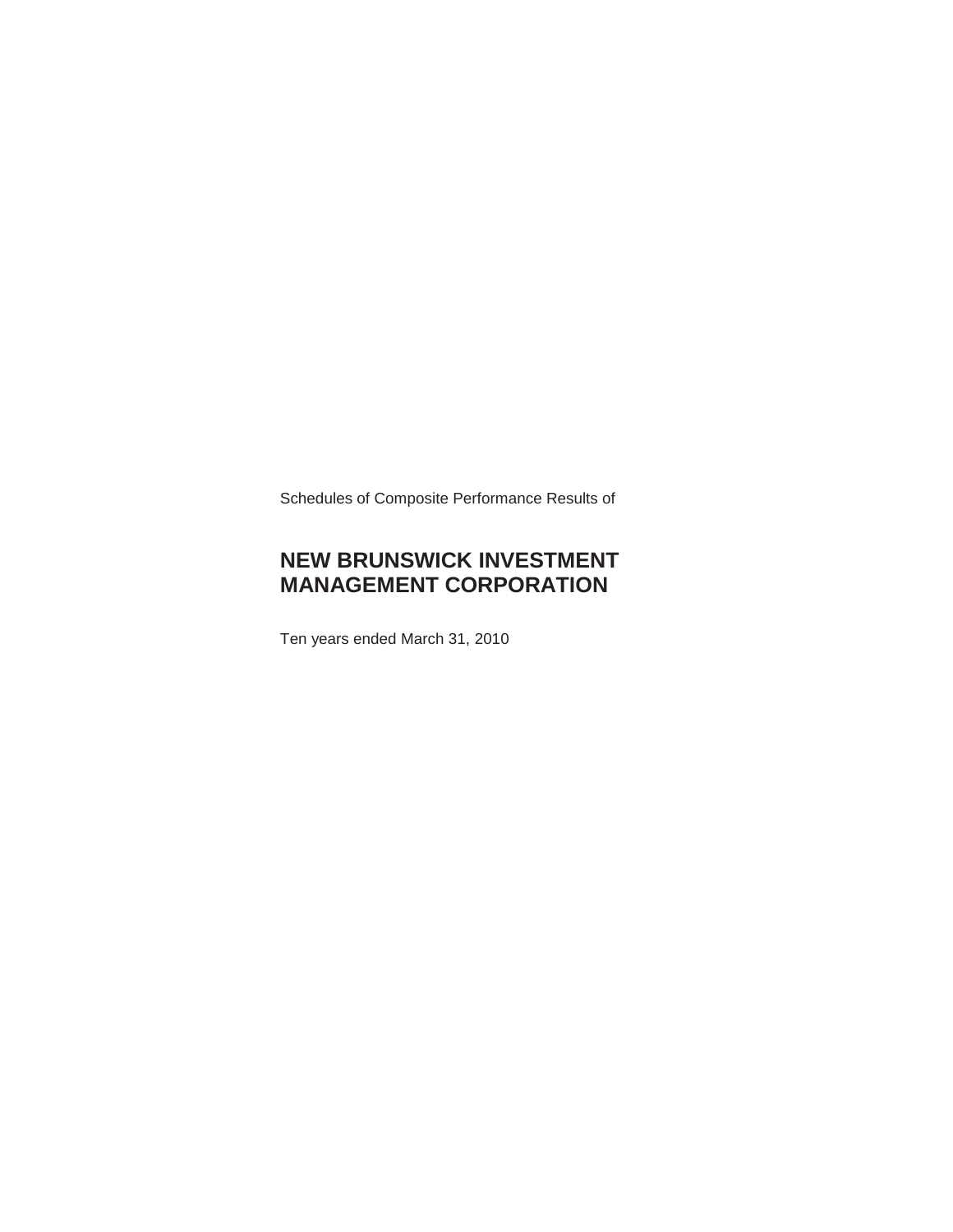

**KPMG LLP Chartered Accountants** Frederick Square **Canadia Struck Cone Factory Lane** Frederick Square Cone Factory Lane **Harbour Building**<br>The Must Place Marven's Cone 133 Prince William Street 77 Westmorland Street Suite 700 Place Marve<br>Fredericton NB E3B 6Z3 PO Box 827 Telephone (506) 452-8000 Moncton NB E1C 8N6 Saint John NB E2L 3V6<br>
Fax (506) 450-0072 Telephone (506) 856-4400 Telephone (506) 634-Fax (506) 450-0072 Telephone (506) 856-4400 1000 Internet www.kpmg.ca Fax (506) 856-4499 Fax (506) 633- 8828

Fredericton NB E1C 8N6<br>
Fred Box 2388 Stn Main<br>
Moncton NB E1C 8N6<br>
Saint John NB E2L 3V

## **AUDITORS' REPORT ON SCHEDULES OF COMPOSITE PERFORMANCE RESULTS**

To the Directors of New Brunswick Investment Management Corporation

We have examined whether New Brunswick Investment Management Corporation complied with the composite construction requirements of the CFA Institute's Global Investment Performance Standards ("GIPS") on a firm-wide basis for the ten years ended March 31, 2010, and whether the Corporation designed its processes and procedures to calculate and present performance results in compliance with the GIPS as of March 31, 2010. We have also examined the accompanying schedule of composite performance results for total funds under management for the ten years ended March 31, 2010 and the following supplemental schedules of composite performance results for the ten years ended March 31, 2010 (collectively, the "Schedules"):

- Public Service Superannuation Fund
- Teachers' Pension Fund
- Judges' Superannuation Fund

The Corporation's management is responsible for compliance with the GIPS, for the design of its processes and procedures, and for the accompanying Schedules. Our responsibility is to express an opinion based on our examination.

Our examination was conducted in accordance with Canadian generally accepted auditing standards. Those standards require that we plan and perform an audit to obtain reasonable assurance whether the corporation has complied with the GIPS. Accordingly, our audit included examining, on a test basis, the evidence supporting the Corporation's processes and procedures referred to above, and performing the procedures for verification as set forth by the GIPS, including procedures for a focused performance examination, as well as such other procedures as we considered necessary in the circumstances.

In our opinion, the Corporation has, in all material respects:

- Complied with the composite construction requirements of the GIPS on a firm-wide basis for the ten years ended March 31, 2010; and
- Designed its processes and procedures to calculate and present performance results in compliance with the GIPS as of March 31, 2010.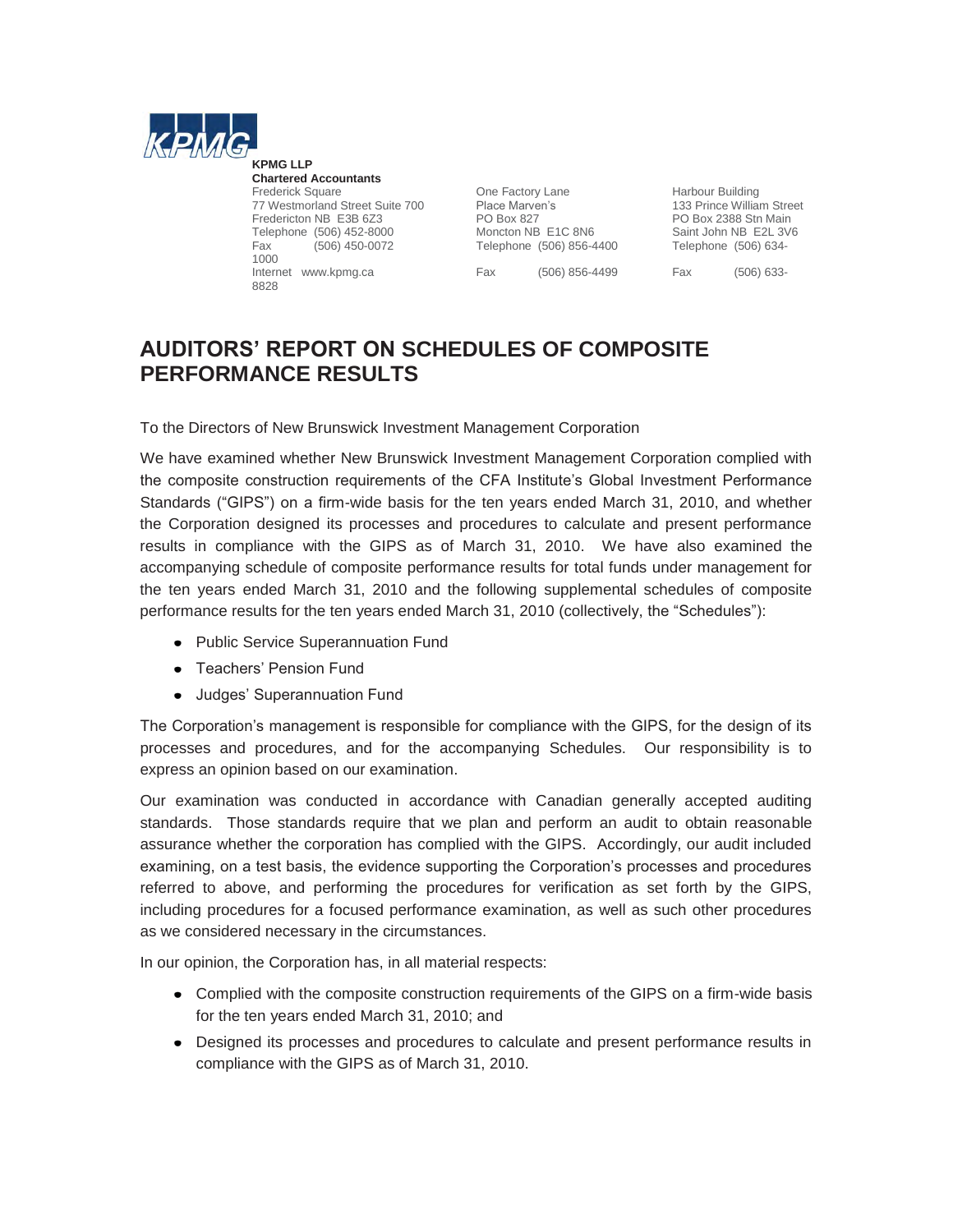

Page 2

Also, in our opinion, the accompanying Schedules are presented, in all material respects, in conformity with the GIPS.

This report does not relate to any composite presentation of the Corporation other than the accompanying Schedules.

KPMG LLP

Chartered Accountants

Fredericton, Canada May 7, 2010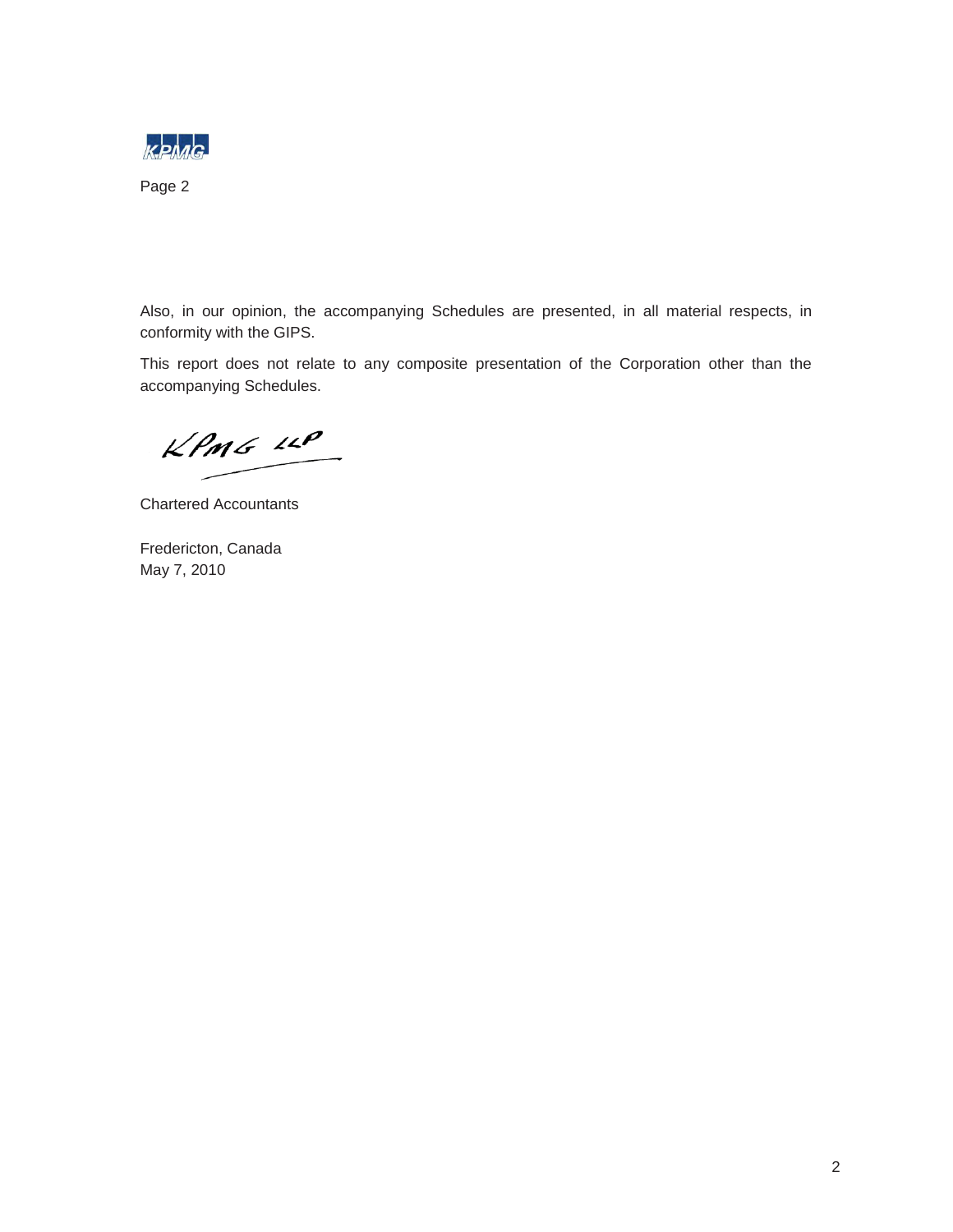### **NEW BRUNSWICK INVESTMENT MANAGEMENT CORPORATION Total Funds Under Management**

Schedule of Composite Performance Results - Total Funds Under Management Ten years ended March 31, 2010

|                                | <b>Total Annual</b><br>Return % | <b>Benchmark</b><br>Return % | Number of<br>Portfolios | Composite<br>Dispersion % | <b>Total Assets</b><br>End of Year<br>\$ (in millions) | <b>Total Assets</b><br>Under<br>Management % |
|--------------------------------|---------------------------------|------------------------------|-------------------------|---------------------------|--------------------------------------------------------|----------------------------------------------|
| April 1, 2009 - March 31, 2010 | 19.94                           | 20.10                        | 3                       | 0.11                      | 8,333.8                                                | 100.00                                       |
| April 1, 2008 - March 31, 2009 | (18.34)                         | $(18.58)^{T}$                | 3                       | 0.22                      | 7,026.0                                                | 100.00                                       |
| April 1, 2007 - March 31, 2008 | 0.79                            | 0.52                         | 3                       | 0.07                      | 8,693.7                                                | 100.00                                       |
| April 1, 2006 - March 31, 2007 | 8.68                            | 8.00                         | 3                       | 0.18                      | 8,708.3                                                | 100.00                                       |
| April 1, 2005 - March 31, 2006 | 15.87                           | 15.78                        | 3                       | 1.01                      | 8,089.5                                                | 100.00                                       |
| April 1, 2004 - March 31, 2005 | 8.51                            | 8.14                         | 3                       | 0.42                      | 7,046.1                                                | 100.00                                       |
| April 1, 2003 - March 31, 2004 | 25.27                           | 24.96                        | 3                       | 2.07                      | 6,556.0                                                | 100.00                                       |
| April 1, 2002 - March 31, 2003 | (6.95)                          | (7.18)                       | 3                       | 2.40                      | 5,279.6                                                | 100.00                                       |
| April 1, 2001 - March 31, 2002 | 3.45                            | 3.28                         | 3                       | 0.29                      | 5,822.4                                                | 100.00                                       |
| April 1, 2000 - March 31, 2001 | (5.23)                          | (4.39)                       | 3                       | 2.41                      | 5,794.7                                                | 100.00                                       |

*The accompanying notes are an integral part of this schedule of composite performance.* 

<sup>†</sup> The return presented has been corrected; it was previously reported at (18.62) %.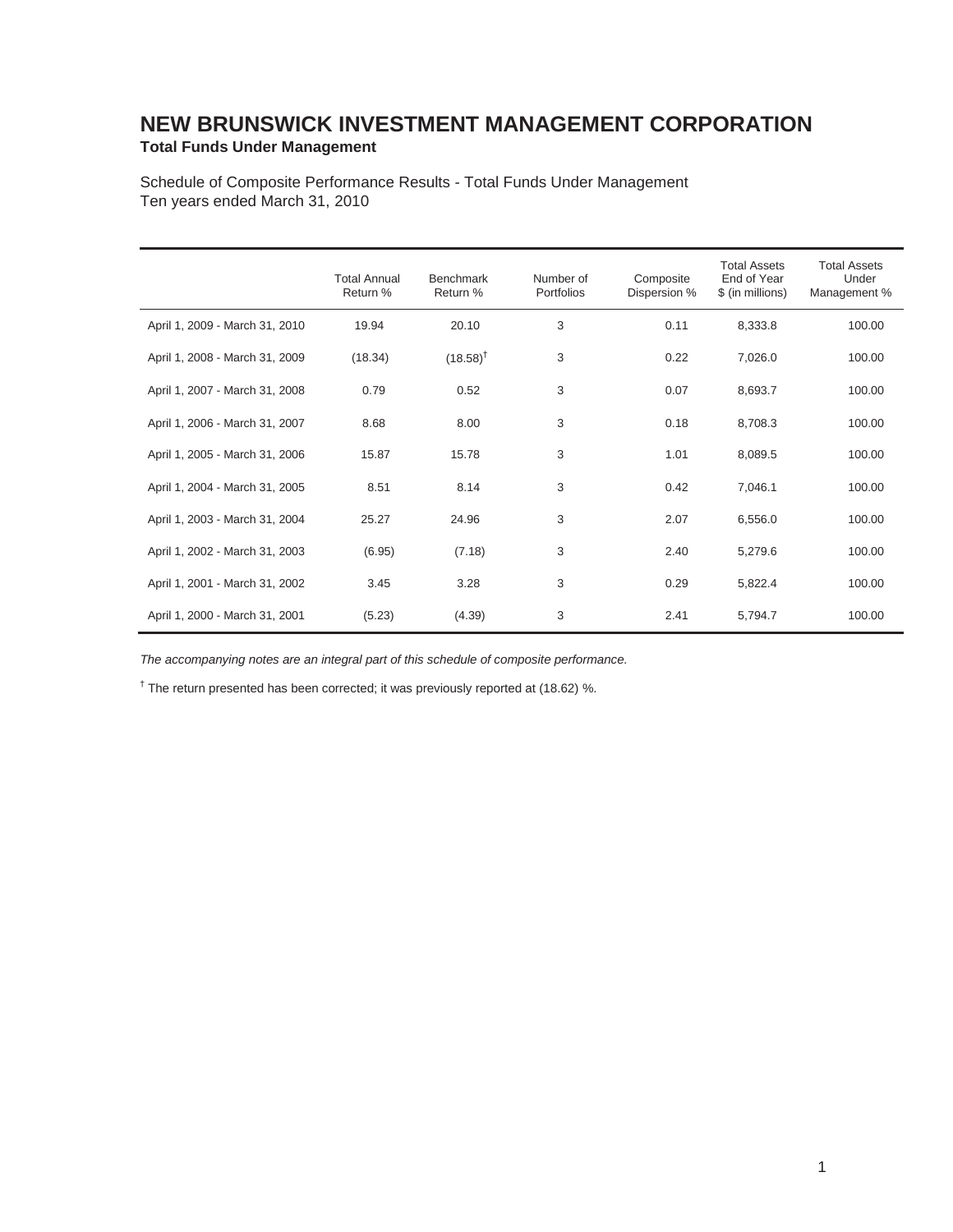### **Total Funds Under Management**

Schedule of Composite Performance Results - By Asset Class Ten years ended March 31, 2010

|                                |                                   | <b>Total Annual</b><br>Return % | Equity %           | Alternative<br>Investments* %                      | Nominal<br>Bonds % | Inflation<br>Linked<br>Assets % | Short<br>Term<br>Assets % | Foreign<br>Currency<br>Hedging<br>Overlay** % |
|--------------------------------|-----------------------------------|---------------------------------|--------------------|----------------------------------------------------|--------------------|---------------------------------|---------------------------|-----------------------------------------------|
| April 1, 2009 - March 31, 2010 | Return<br><b>Class Benchmarks</b> | 19.94<br>20.10                  | 31.61<br>31.59     | 12.91<br>20.09                                     | 4.12<br>1.67       | 12.07<br>10.47                  | 1.38<br>0.33              | 1.89<br>1.89                                  |
|                                | Target percentage of assets       | 100                             | 47                 | 15                                                 | 26                 | 9                               | 3                         |                                               |
| April 1, 2008 - March 31, 2009 | Return<br><b>Class Benchmarks</b> | (18.34)<br>$(18.58)$ ***        | (30.37)<br>(30.60) | (19.05)<br>(21.68)                                 | 5.19<br>6.39       | (1.30)<br>(0.78)                | 2.79<br>2.40              | $(2.39)^{T}$<br>$(2.39)^T$                    |
|                                | Target percentage of assets       | 100                             | 45                 | 17                                                 | 27                 | 9                               | 2                         |                                               |
| April 1, 2007 - March 31, 2008 | Return<br><b>Class Benchmarks</b> | 0.79<br>0.52                    | (4.69)<br>(4.93)   | 5.13<br>1.34                                       | 6.98<br>6.99       | 5.90<br>6.38                    | 4.65<br>4.61              |                                               |
|                                | Target percentage of assets       | 100                             | 47                 | 13                                                 | 28                 | 10                              | 2                         |                                               |
| April 1, 2006 - March 31, 2007 | Return<br><b>Class Benchmarks</b> | 8.68<br>8.00                    | 12.28<br>12.35     | 11.57<br>7.54                                      | 5.69<br>5.33       | 0.10<br>0.04                    | 4.27<br>4.19              |                                               |
|                                | Target percentage of assets       | 100                             | 44                 | 11                                                 | 30                 | 12                              | 3                         |                                               |
| April 1, 2005 - March 31, 2006 | Return<br><b>Class Benchmarks</b> | 15.87<br>15.78                  | 27.23<br>27.82     | 12.84<br>12.43                                     | 5.09<br>4.93       | 11.78<br>11.77                  | 3.01<br>2.84              |                                               |
|                                | Target percentage of assets       | 100                             | 39                 | 16                                                 | 30                 | 12                              | 3                         |                                               |
| April 1, 2004 - March 31, 2005 | Return<br><b>Class Benchmarks</b> | 8.51<br>8.14                    | 11.84<br>11.50     | 6.72<br>6.38                                       | 5.28<br>5.01       | 11.32<br>10.68                  | 2.46<br>2.22              |                                               |
|                                | Target percentage of assets       | 100                             | 39                 | 16                                                 | 30                 | 12                              | 3                         |                                               |
| April 1, 2003 - March 31, 2004 | Return<br><b>Class Benchmarks</b> | 25.27<br>24.96                  | 39.26<br>38.03     | 26.64<br>31.84                                     | 10.27<br>10.10     | 15.42<br>15.27                  | 3.04<br>2.97              |                                               |
|                                | Target percentage of assets       | 100                             | 47                 | 12                                                 | 27                 | 12                              | 2                         |                                               |
| April 1, 2002 - March 31, 2003 | Return<br><b>Class Benchmarks</b> | (6.95)<br>(7.18)                | (22.55)<br>(22.12) | (16.72)<br>(19.86)                                 | 9.76<br>9.42       | 19.99<br>19.93                  | 2.87<br>2.68              |                                               |
|                                | Target percentage of assets       | 100                             | 47                 | 6                                                  | 31                 | 12                              | $\overline{4}$            |                                               |
| April 1, 2001 - March 31, 2002 | Return<br><b>Class Benchmarks</b> | 3.45<br>3.28                    | 1.69<br>1.32       | 6.86<br>6.99                                       | 4.84<br>4.73       | 2.62<br>2.41                    | 4.11<br>3.68              |                                               |
|                                | Target percentage of assets       | 100                             | 46                 | 6                                                  | 31                 | 12                              | 5                         |                                               |
| April 1, 2000 - March 31, 2001 | Return<br><b>Class Benchmarks</b> | (5.23)<br>(4.39)                | (18.39)<br>(15.97) | $(13.38)$ <sup>††</sup><br>$(10.49)$ <sup>††</sup> | 8.98<br>8.67       | 11.66<br>11.38                  | 5.87<br>5.72              |                                               |
|                                | Target percentage of assets       | 100                             | 46                 | 6                                                  | 31                 | 12                              | 5                         |                                               |

*The accompanying notes are an integral part of this schedule of composite performance.* 

\* Alternative investment asset class implemented on February 1, 2001.<br>\* Foreign currency hedging overlay asset class implemented on April 1, 2008. Foreign currency hedging overlay represents the<br>\* return of the separate un

- The return of the separate unit trust runds created to conduct foreign exchange neughing<br>The return presented has been corrected; it was previously reported at (18.62) %.<br>The return presented has been corrected; it was pre
- 
-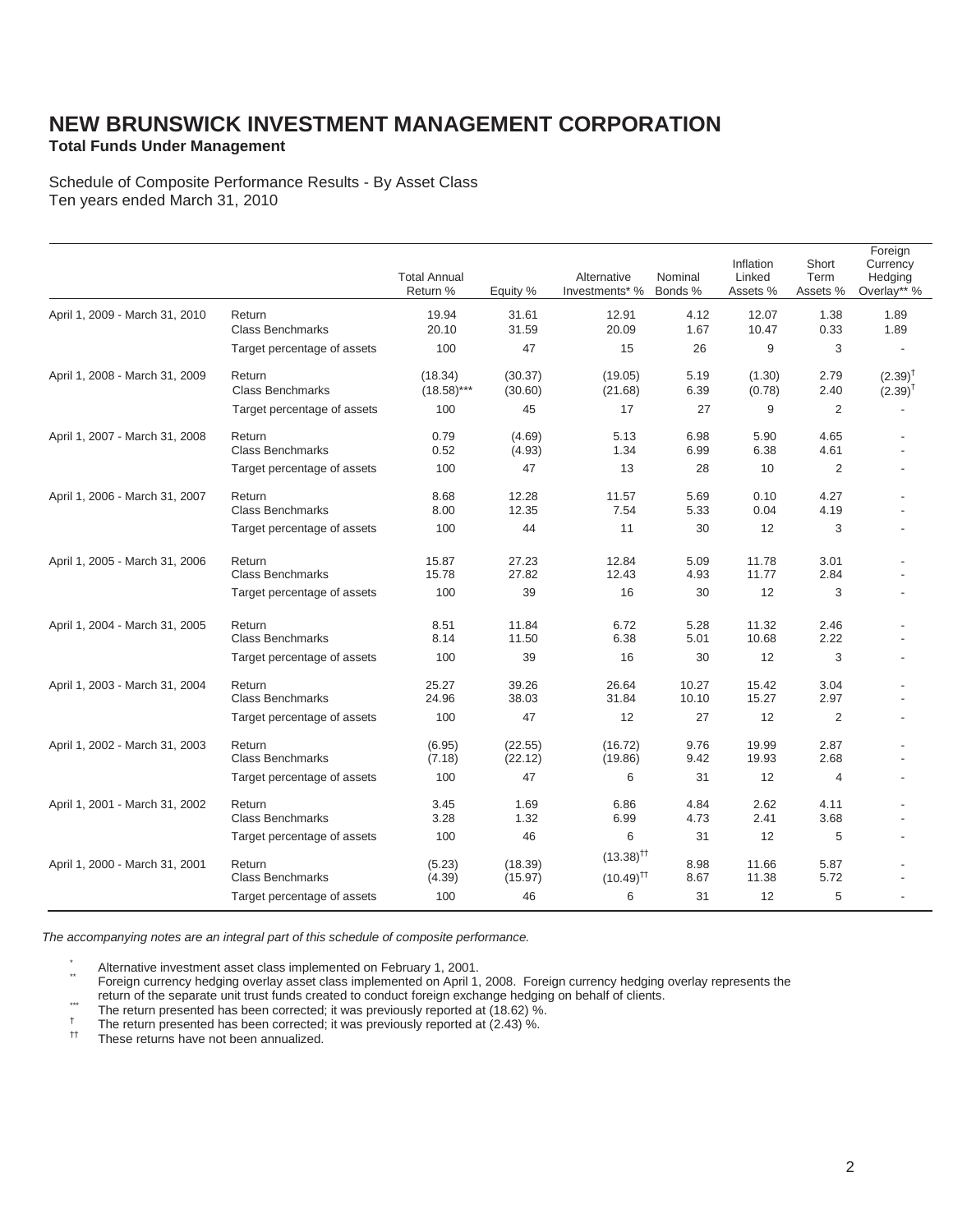### **Total Funds Under Management**

Schedule of Composite Performance Results – By Asset Class Annualized for the periods indicated

|                         |                         |          |          |                |         |           |          | Foreign                  |
|-------------------------|-------------------------|----------|----------|----------------|---------|-----------|----------|--------------------------|
|                         |                         | Total    |          |                |         | Inflation | Short    | Currency                 |
|                         |                         | Annual   |          | Alternative    | Nominal | Linked    | Term     | Hedging                  |
| Annual compound returns |                         | Return % | Equity % | Investments* % | Bonds % | Assets %  | Assets % | Overlay** %              |
| 10 Years                | Return                  | 4.42     | 2.25     | 2.34           | 6.60    | 8.76      | 3.44     |                          |
|                         | <b>Class Benchmarks</b> | 4.29     | 2.44     | 2.18           | 6.30    | 8.57      | 3.16     |                          |
| 9 Years                 | Return                  | 5.55     | 4.84     | 4.25           | 6.34    | 8.44      | 3.17     | $\overline{\phantom{a}}$ |
|                         | <b>Class Benchmarks</b> | 5.30     | 4.72     | 3.69           | 6.04    | 8.26      | 2.87     |                          |
| 8 Years                 | Return                  | 5.82     | 5.24     | 3.93           | 6.53    | 9.19      | 3.05     |                          |
|                         | <b>Class Benchmarks</b> | 5.56     | 5.15     | 3.29           | 6.20    | 9.01      | 2.77     |                          |
| 7 Years                 | Return                  | 7.78     | 9.96     | 7.27           | 6.07    | 7.73      | 3.08     |                          |
|                         | <b>Class Benchmarks</b> | 7.52     | 9.76     | 7.10           | 5.75    | 7.54      | 2.79     |                          |
| 6 Years                 | Return                  | 5.12     | 5.71     | 4.35           | 5.39    | 6.50      | 3.09     |                          |
|                         | <b>Class Benchmarks</b> | 4.86     | 5.65     | 3.46           | 5.04    | 6.30      | 2.76     |                          |
| 5 Years                 | Return                  | 4.45     | 4.53     | 3.88           | 5.41    | 5.56      | 3.21     | $\overline{\phantom{a}}$ |
|                         | Class Benchmarks        | 4.21     | 4.51     | 2.88           | 5.05    | 5.45      | 2.86     |                          |
| 4 Years                 | Return                  | 1.77     | (0.49)   | 1.76           | 5.49    | 4.06      | 3.26     |                          |
|                         | <b>Class Benchmarks</b> | 1.50     | (0.62)   | 0.62           | 5.08    | 3.92      | 2.87     |                          |
| 3 Years                 | Return                  | (0.43)   | (4.41)   | (1.32)         | 5.42    | 5.41      | 2.93     | ٠                        |
|                         | <b>Class Benchmarks</b> | (0.57)   | (4.60)   | (1.58)         | 4.99    | 5.25      | 2.43     | ٠                        |
| 2 Years                 | Return                  | (1.03)   | (4.27)   | (4.40)         | 4.65    | 5.17      | 2.08     | (0.27)                   |
|                         | <b>Class Benchmarks</b> | (1.11)   | (4.44)   | (3.01)         | 4.00    | 4.69      | 1.36     | (0.27)                   |
| 1 Year                  | Return                  | 19.94    | 31.61    | 12.91          | 4.12    | 12.07     | 1.38     | 1.89                     |
|                         | <b>Class Benchmarks</b> | 20.10    | 31.59    | 20.09          | 1.67    | 10.47     | 0.33     | 1.89                     |

*The accompanying notes are an integral part of this schedule of composite performance.* 

\* Alternative investment asset class implemented on February 1, 2001.

 \*\* Foreign currency hedging overlay asset class implemented on April 1, 2008. Foreign currency hedging overlay represents the return of the separate unit trust funds created to conduct foreign exchange hedging on behalf of clients.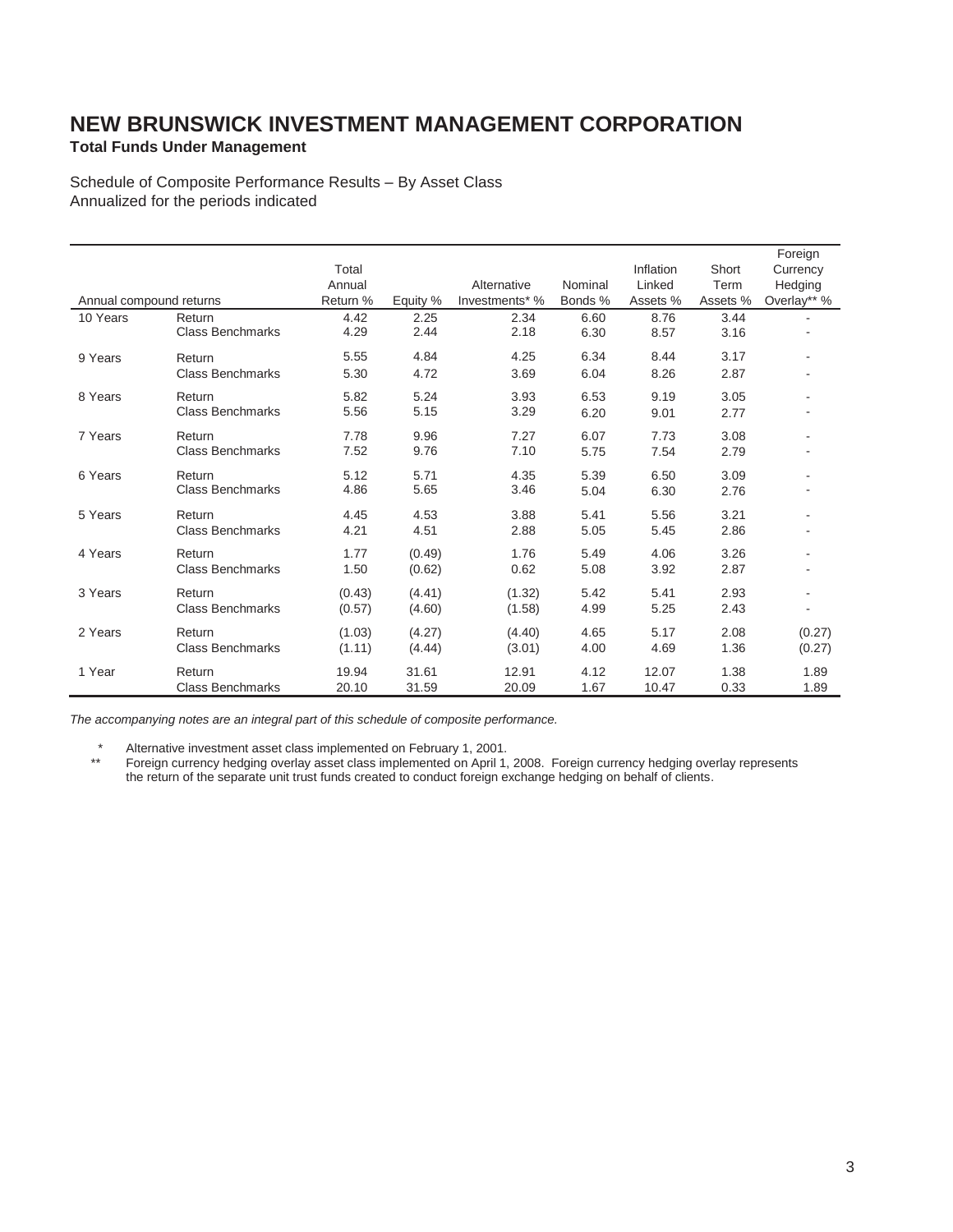**Public Service Superannuation Fund** 

Supplemental Schedule of Composite Performance Results – Total Fund *(note 3)*  Ten years ended March 31, 2010

|                                | <b>Total Annual</b><br>Return % | <b>Benchmark</b><br>Return % | <b>Total Assets</b><br>End of Year<br>\$ (in millions) | Percentage of<br><b>Total Assets</b><br>Under<br>Management % |
|--------------------------------|---------------------------------|------------------------------|--------------------------------------------------------|---------------------------------------------------------------|
| April 1, 2009 - March 31, 2010 | 19.90                           | 20.05                        | 4,592.5                                                | 55.11                                                         |
| April 1, 2008 - March 31, 2009 | (18.43)                         | $(18.65)^{\dagger}$          | 3,844.8                                                | 54.72                                                         |
| April 1, 2007 - March 31, 2008 | 0.76                            | 0.48                         | 4,724.0                                                | 54.34                                                         |
| April 1, 2006 - March 31, 2007 | 8.77                            | 8.08                         | 4,701.1                                                | 53.98                                                         |
| April 1, 2005 - March 31, 2006 | 16.05                           | 15.96                        | 4,333.4                                                | 53.57                                                         |
| April 1, 2004- March 31, 2005  | 8.53                            | 8.17                         | 3,745.4                                                | 53.16                                                         |
| April 1, 2003- March 31, 2004  | 25.51                           | 25.21                        | 3,456.0                                                | 52.72                                                         |
| April 1, 2002 - March 31, 2003 | (7.32)                          | (7.54)                       | 2,753.5                                                | 52.15                                                         |
| April 1, 2001- March 31, 2002  | 3.41                            | 3.25                         | 3,008.3                                                | 51.67                                                         |
| April 1, 2000 - March 31, 2001 | (5.67)                          | (4.82)                       | 2,960.1                                                | 51.08                                                         |

*The accompanying notes are an integral part of this schedule of composite performance.* 

<sup>†</sup> The return presented has been corrected; it was previously reported at (18.69) %.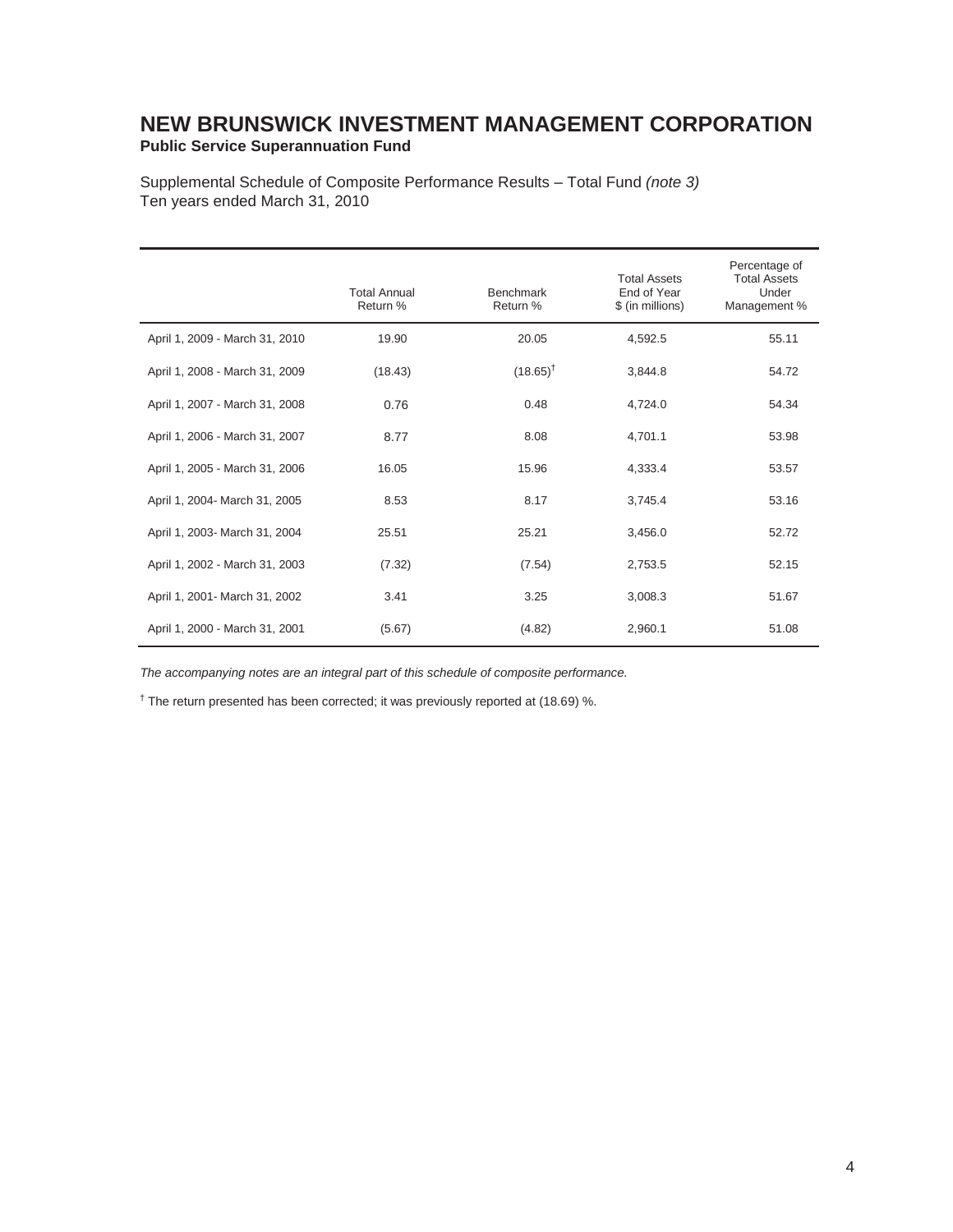### **Public Service Superannuation Fund**

Supplemental Schedule of Composite Performance Results - By Asset Class *(note 3)* Ten years ended March 31, 2010

|                                |                                   | <b>Total Annual</b><br>Return % | Equity %           | Alternative<br>Investments* %                      | Nominal<br>Bonds % | Inflation<br>Linked<br>Assets% | Short<br>Term<br>Assets % | Foreign<br>Currency<br>Hedging<br>Overlay** % |
|--------------------------------|-----------------------------------|---------------------------------|--------------------|----------------------------------------------------|--------------------|--------------------------------|---------------------------|-----------------------------------------------|
| April 1, 2009 - March 31, 2010 | Return<br><b>Class Benchmarks</b> | 19.90<br>20.05                  | 31.61<br>31.60     | 11.67<br>18.82                                     | 4.12<br>1.67       | 12.07<br>10.47                 | 1.38<br>0.33              | 1.87<br>1.87                                  |
|                                | Target percentage of assets       | 100                             | 47                 | 15                                                 | 26                 | 9                              | 3                         |                                               |
| April 1, 2008 - March 31, 2009 | Return<br><b>Class Benchmarks</b> | (18.43)<br>$(18.65)$ ***        | (30.40)<br>(30.60) | (18.48)<br>(21.05)                                 | 5.19<br>6.39       | (1.30)<br>(0.78)               | 2.79<br>2.40              | $(2.36)$ <sup>†</sup><br>$(2.36)^{\dagger}$   |
|                                | Target percentage of assets       | 100                             | 46                 | 16                                                 | 27                 | 9                              | $\overline{2}$            |                                               |
| April 1, 2007 - March 31, 2008 | Return<br><b>Class Benchmarks</b> | 0.76<br>0.48                    | (4.67)<br>(4.92)   | 5.57<br>1.34                                       | 6.98<br>6.99       | 5.90<br>6.38                   | 4.65<br>4.61              |                                               |
|                                | Target percentage of assets       | 100                             | 48                 | $12 \overline{ }$                                  | 28                 | 10                             | $\overline{2}$            |                                               |
| April 1, 2006 - March 31, 2007 | Return<br><b>Class Benchmarks</b> | 8.77<br>8.08                    | 12.28<br>12.35     | 11.57<br>7.54                                      | 5.69<br>5.33       | 0.10<br>0.04                   | 4.27<br>4.19              |                                               |
|                                | Target percentage of assets       | 100                             | 45                 | 11                                                 | 29                 | 11                             | 3                         |                                               |
| April 1, 2005 - March 31, 2006 | Return<br><b>Class Benchmarks</b> | 16.05<br>15.96                  | 27.23<br>27.82     | 12.85<br>12.43                                     | 5.10<br>4.93       | 11.78<br>11.77                 | 3.01<br>2.84              |                                               |
|                                | Target percentage of assets       | 100                             | 40                 | 16                                                 | 30                 | 11                             | 3                         |                                               |
| April 1, 2004 - March 31, 2005 | Return<br><b>Class Benchmarks</b> | 8.53<br>8.17                    | 11.83<br>11.49     | 6.72<br>6.38                                       | 5.28<br>5.01       | 11.32<br>10.68                 | 2.46<br>2.22              |                                               |
|                                | Target percentage of assets       | 100                             | 40                 | 16                                                 | 30                 | 11                             | 3                         |                                               |
| April 1, 2003 - March 31, 2004 | Return<br><b>Class Benchmarks</b> | 25.51<br>25.21                  | 39.27<br>38.06     | 26.64<br>31.84                                     | 10.27<br>10.10     | 15.42<br>15.27                 | 3.04<br>2.97              |                                               |
|                                | Target percentage of assets       | 100                             | 48                 | 12                                                 | 27                 | 11                             | $\overline{2}$            |                                               |
| April 1, 2002 - March 31, 2003 | Return<br><b>Class Benchmarks</b> | (7.32)<br>(7.54)                | (22.60)<br>(22.16) | (16.72)<br>(19.86)                                 | 9.76<br>9.42       | 19.99<br>19.93                 | 2.87<br>2.68              |                                               |
|                                | Target percentage of assets       | 100                             | 48                 | 6                                                  | 31                 | 11                             | 4                         |                                               |
| April 1, 2001- March 31, 2002  | Return<br><b>Class Benchmarks</b> | 3.41<br>3.25                    | 1.65<br>1.30       | 6.86<br>6.99                                       | 4.84<br>4.73       | 2.62<br>2.41                   | 4.11<br>3.68              |                                               |
|                                | Target percentage of assets       | 100                             | 47                 | 6                                                  | 31                 | 11                             | 5                         |                                               |
| April 1, 2000 - March 31, 2001 | Return<br><b>Class Benchmarks</b> | (5.67)<br>(4.82)                | (18.38)<br>(15.93) | $(13.38)$ <sup>††</sup><br>$(10.49)$ <sup>††</sup> | 8.98<br>8.67       | 11.66<br>11.38                 | 5.87<br>5.72              |                                               |
|                                | Target percentage of assets       | 100                             | 47                 | 6                                                  | 31                 | 11                             | 5                         |                                               |

*The accompanying notes are an integral part of this schedule of composite performance.* 

\* Alternative investment asset class implemented on February 1, 2001.<br>\* Foreign currency hedging overlay asset class implemented on April 1, 2008. Foreign currency hedging overlay represents the<br>\* return of the separate un

The return presented has been corrected; it was previously reported at (18.69) %.<br>The return presented has been corrected; it was previously reported at (18.69) %.<br>The return presented has been corrected; it was previously

These returns have not been annualized.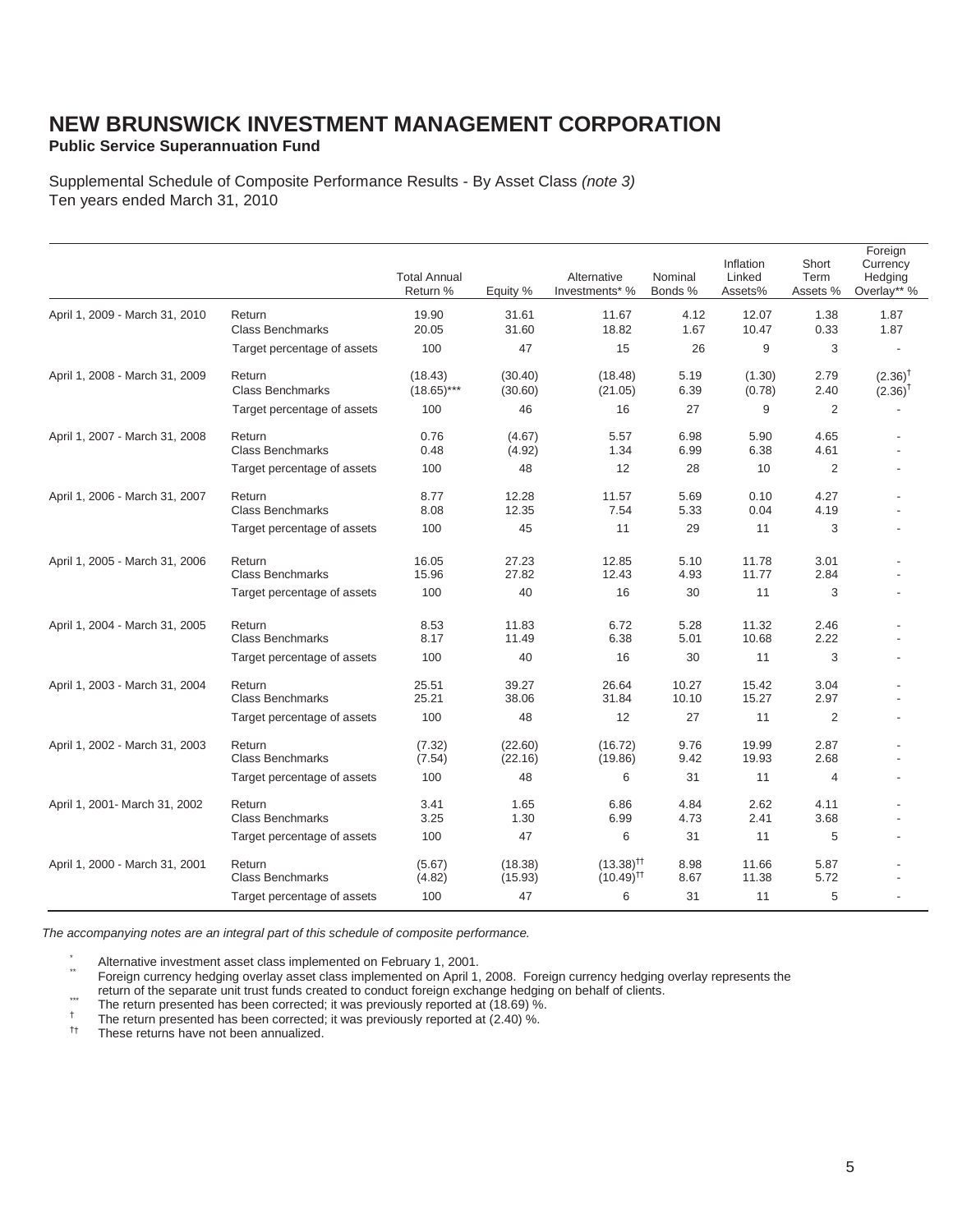**Public Service Superannuation Fund** 

Supplemental Schedule of Composite Performance Results - By Asset Class *(note 3)* Annualized for the periods indicated

|                         |                         |          |          |                |         |           |          | Foreign                  |
|-------------------------|-------------------------|----------|----------|----------------|---------|-----------|----------|--------------------------|
|                         |                         | Total    |          |                |         | Inflation | Short    | Currency                 |
|                         |                         | Annual   |          | Alternative    | Nominal | Linked    | Term     | Hedging                  |
| Annual compound returns |                         | Return % | Equity % | Investments* % | Bonds % | Assets %  | Assets % | Overlay** %              |
| 10 Years                | Return                  | 4.36     | 2.24     | 2.34           | 6.60    | 8.76      | 3.44     |                          |
|                         | <b>Class Benchmarks</b> | 4.23     | 2.44     | 2.15           | 6.30    | 8.57      | 3.16     |                          |
| 9 Years                 | Return                  | 5.53     | 4.83     | 4.26           | 6.34    | 8.44      | 3.17     | ٠                        |
|                         | <b>Class Benchmarks</b> | 5.29     | 4.71     | 3.66           | 6.04    | 8.26      | 2.87     |                          |
| 8 Years                 | Return                  | 5.80     | 5.23     | 3.94           | 6.53    | 9.19      | 3.05     |                          |
|                         | <b>Class Benchmarks</b> | 5.55     | 5.15     | 3.25           | 6.20    | 9.01      | 2.77     |                          |
| 7 Years                 | Return                  | 7.82     | 9.95     | 7.28           | 6.07    | 7.73      | 3.08     |                          |
|                         | <b>Class Benchmarks</b> | 7.56     | 9.76     | 7.06           | 5.75    | 7.54      | 2.79     |                          |
| 6 Years                 | Return                  | 5.13     | 5.71     | 4.35           | 5.39    | 6.50      | 3.09     |                          |
|                         | <b>Class Benchmarks</b> | 4.87     | 5.65     | 3.41           | 5.04    | 6.30      | 2.76     |                          |
| 5 Years                 | Return                  | 4.46     | 4.52     | 3.89           | 5.41    | 5.56      | 3.21     | $\overline{\phantom{a}}$ |
|                         | <b>Class Benchmarks</b> | 4.22     | 4.51     | 2.83           | 5.05    | 5.45      | 2.86     |                          |
| 4 Years                 | Return                  | 1.75     | (0.49)   | 1.76           | 5.49    | 4.06      | 3.26     |                          |
|                         | <b>Class Benchmarks</b> | 1.48     | (0.62)   | 0.55           | 5.08    | 3.92      | 2.87     |                          |
| 3 Years                 | Return                  | (0.49)   | (4.42)   | (1.31)         | 5.42    | 5.41      | 2.93     |                          |
|                         | <b>Class Benchmarks</b> | (0.63)   | (4.60)   | (1.67)         | 4.99    | 5.25      | 2.43     |                          |
| 2 Years                 | Return                  | (1.10)   | (4.29)   | (4.59)         | 4.65    | 5.17      | 2.08     | (0.27)                   |
|                         | <b>Class Benchmarks</b> | (1.18)   | (4.43)   | (3.15)         | 4.00    | 4.69      | 1.36     | (0.27)                   |
| 1 Year                  | Return                  | 19.90    | 31.61    | 11.67          | 4.12    | 12.07     | 1.38     | 1.87                     |
|                         | <b>Class Benchmarks</b> | 20.05    | 31.60    | 18.82          | 1.67    | 10.47     | 0.33     | 1.87                     |

*The accompanying notes are an integral part of this schedule of composite performance.* 

\* Alternative investment asset class implemented on February 1, 2001.

Foreign currency hedging overlay asset class implemented on April 1, 2008. Foreign currency hedging overlay represents the return of the separate unit trust funds created to conduct foreign exchange hedging on behalf of clients.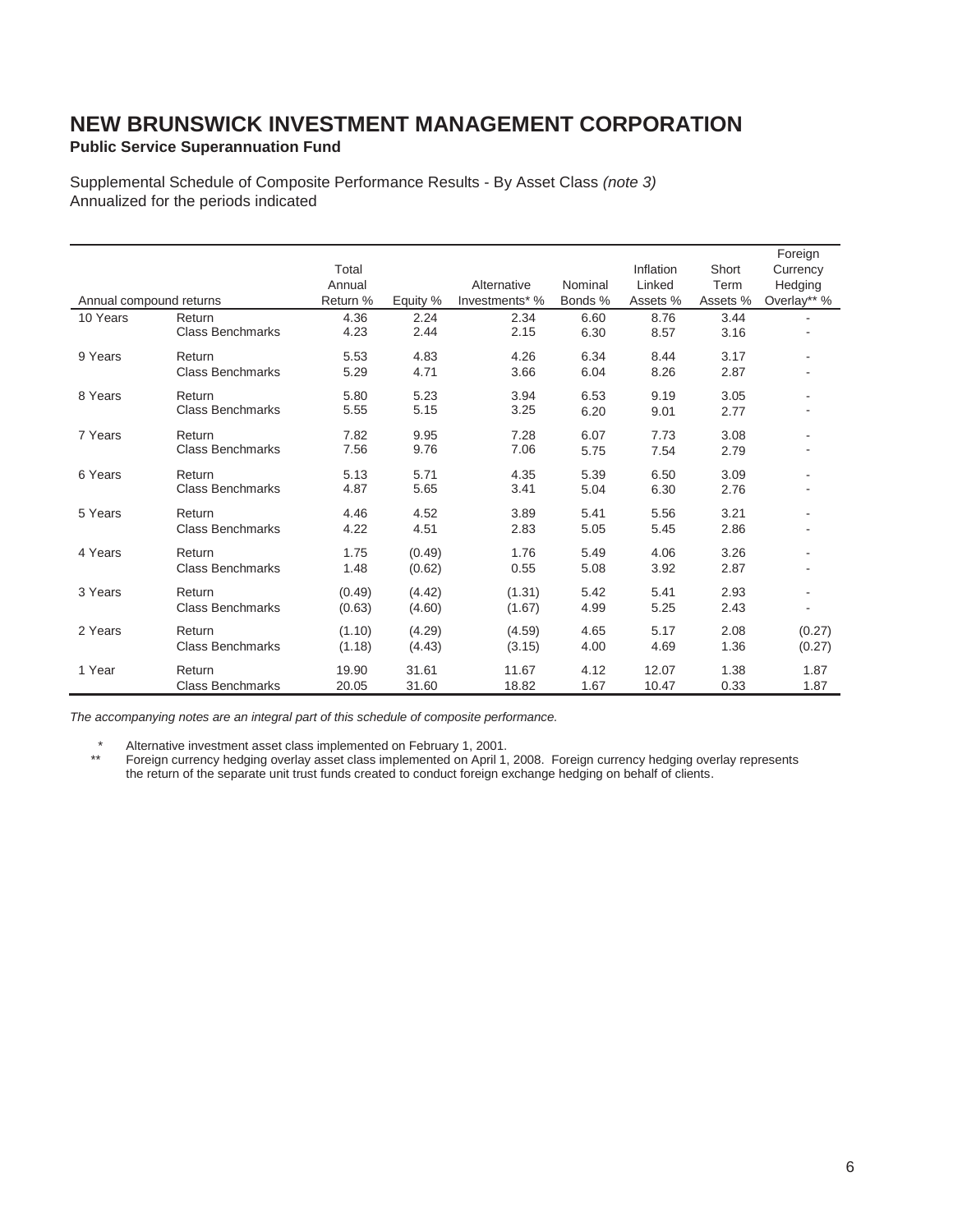### **NEW BRUNSWICK INVESTMENT MANAGEMENT CORPORATION Teachers' Pension Fund**

Supplemental Schedule of Composite Performance Results – Total Fund *(note 3)*  Ten years ended March 31, 2010

|                                | <b>Total Annual</b><br>Return % | Benchmark<br>Return % | <b>Total Assets</b><br>End of Year<br>\$ (in millions) | Percentage of<br><b>Total Assets</b><br>Under<br>Management % |
|--------------------------------|---------------------------------|-----------------------|--------------------------------------------------------|---------------------------------------------------------------|
| April 1, 2009- March 31, 2010  | 19.99                           | 20.17                 | 3,713.9                                                | 44.56                                                         |
| April 1, 2008 - March 31, 2009 | (18.24)                         | $(18.51)^{t}$         | 3,157.8                                                | 44.94                                                         |
| April 1, 2007 - March 31, 2008 | 0.83                            | 0.56                  | 3,941.1                                                | 45.33                                                         |
| April 1, 2006 - March 31, 2007 | 8.58                            | 7.90                  | 3,978.2                                                | 45.68                                                         |
| April 1, 2005- March 31, 2006  | 15.67                           | 15.58                 | 3,728.6                                                | 46.09                                                         |
| April 1, 2004- March 31, 2005  | 8.47                            | 8.10                  | 3,276.1                                                | 46.49                                                         |
| April 1, 2003 - March 31, 2004 | 24.98                           | 24.68                 | 3,076.4                                                | 46.92                                                         |
| April 1, 2002- March 31, 2003  | (6.53)                          | (6.78)                | 2,506.7                                                | 47.48                                                         |
| April 1, 2001 - March 31, 2002 | 3.50                            | 3.31                  | 2,791.8                                                | 47.95                                                         |
| April 1, 2000 - March 31, 2001 | (4.76)                          | (3.93)                | 2,813.4                                                | 48.55                                                         |

*The accompanying notes are an integral part of this schedule of composite performance.* 

<sup>†</sup> The return presented has been corrected; it was previously reported at (18.55) %.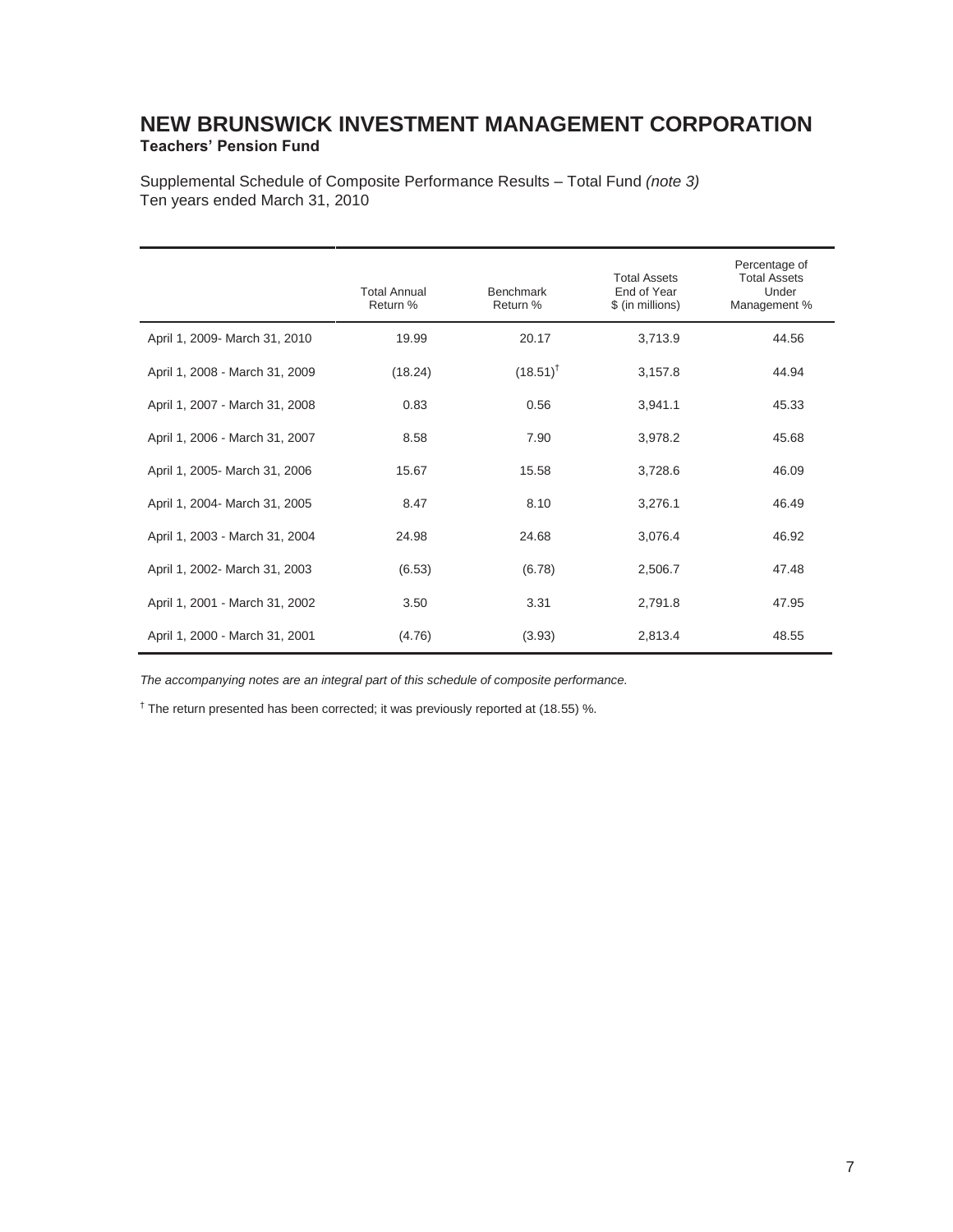**Teachers' Pension Fund**

Supplemental Schedule of Composite Performance Results - By Asset Class *(note 3)*  Ten years ended March 31, 2010

|                                |                                   | <b>Total Annual</b><br>Return % | Equity %           | Alternative<br>Investments* %            | Nominal<br>Bonds % | Inflation<br>Linked<br>Assets% | Short<br>Term<br>Assets % | Foreign<br>Currency<br>Hedging<br>Overlay** % |
|--------------------------------|-----------------------------------|---------------------------------|--------------------|------------------------------------------|--------------------|--------------------------------|---------------------------|-----------------------------------------------|
| April 1, 2009 - March 31, 2010 | Return<br><b>Class Benchmarks</b> | 19.99<br>20.17                  | 31.61<br>31.56     | 14.36<br>21.57                           | 4.12<br>1.67       | 12.07<br>10.47                 | 1.38<br>0.33              | 1.93<br>1.93                                  |
|                                | Target percentage of assets       | 100                             | 45                 | 16                                       | 26                 | 10                             | 3                         |                                               |
| April 1, 2008 - March 31, 2009 | Return<br><b>Class Benchmarks</b> | (18.24)<br>$(18.51)$ ***        | (30.33)<br>(30.59) | (19.72)<br>(22.40)                       | 5.19<br>6.39       | (1.30)<br>(0.78)               | 2.79<br>2.40              | $(2.43)^{T}$<br>$(2.43)^{T}$                  |
|                                | Target percentage of assets       | 100                             | 44                 | 17                                       | 27                 | 10                             | $\overline{2}$            |                                               |
| April 1, 2007 - March 31, 2008 | Return<br><b>Class Benchmarks</b> | 0.83<br>0.56                    | (4.72)<br>(4.94)   | 4.65<br>1.34                             | 6.98<br>6.99       | 5.90<br>6.38                   | 4.65<br>4.61              |                                               |
|                                | Target percentage of assets       | 100                             | 46                 | 13                                       | 28                 | 10                             | 2                         |                                               |
| April 1, 2006 - March 31, 2007 | Return<br><b>Class Benchmarks</b> | 8.58<br>7.90                    | 12.28<br>12.35     | 11.57<br>7.54                            | 5.69<br>5.33       | 0.10<br>0.04                   | 4.27<br>4.19              |                                               |
|                                | Target percentage of assets       | 100                             | 43                 | 11                                       | 30                 | 12                             | 3                         |                                               |
| April 1, 2005 - March 31, 2006 | Return<br><b>Class Benchmarks</b> | 15.67<br>15.58                  | 27.22<br>27.83     | 12.82<br>12.43                           | 5.09<br>4.93       | 11.78<br>11.77                 | 3.01<br>2.84              |                                               |
|                                | Target percentage of assets       | 100                             | 38                 | 16                                       | 31                 | 12                             | 3                         |                                               |
| April 1, 2004 - March 31, 2005 | Return<br><b>Class Benchmarks</b> | 8.47<br>8.10                    | 11.85<br>11.51     | 6.71<br>6.38                             | 5.28<br>5.01       | 11.32<br>10.68                 | 2.46<br>2.22              |                                               |
|                                | Target percentage of assets       | 100                             | 38                 | 16                                       | 31                 | 12                             | 3                         |                                               |
| April 1, 2003 - March 31, 2004 | Return<br><b>Class Benchmarks</b> | 24.98<br>24.68                  | 39.24<br>38.00     | 26.63<br>31.84                           | 10.26<br>10.10     | 15.42<br>15.27                 | 3.04<br>2.97              |                                               |
|                                | Target percentage of assets       | 100                             | 46                 | 12                                       | 28                 | 12                             | 2                         |                                               |
| April 1, 2002 - March 31, 2003 | Return<br><b>Class Benchmarks</b> | (6.53)<br>(6.78)                | (22.50)<br>(22.07) | (16.73)<br>(19.86)                       | 9.76<br>9.42       | 19.99<br>19.93                 | 2.87<br>2.68              |                                               |
|                                | Target percentage of assets       | 100                             | 46                 | 6                                        | 32                 | 12                             | $\overline{4}$            |                                               |
| April 1, 2001 - March 31, 2002 | Return<br><b>Class Benchmarks</b> | 3.50<br>3.31                    | 1.73<br>1.33       | 6.86<br>6.99                             | 4.84<br>4.73       | 2.62<br>2.41                   | 4.11<br>3.68              |                                               |
|                                | Target percentage of assets       | 100                             | 45                 | 6                                        | 32                 | 12                             | 5                         |                                               |
| April 1, 2000 - March 31, 2001 | Return<br><b>Class Benchmarks</b> | (4.76)<br>(3.93)                | (18.41)<br>(16.01) | $(13.38)$ <sup>++</sup><br>$(10.49)$ † † | 8.99<br>8.67       | 11.66<br>11.38                 | 5.87<br>5.72              |                                               |
|                                | Target percentage of assets       | 100                             | 45                 | 6                                        | 32                 | 12                             | 5                         |                                               |

*The accompanying notes are an integral part of this schedule of composite performance.* 

\* Alternative investment asset class implemented on February 1, 2001.<br>\* \* Foreign currency hedging overlay asset class implemented on April 1, 2008. Foreign currency hedging overlay represents the<br>trurn of the separate uni

- The return presented has been corrected; it was previously reported at (18.55) %.<br>The return presented has been corrected; it was previously reported at (18.55) %.<br>The return presented has been corrected; it was previously
-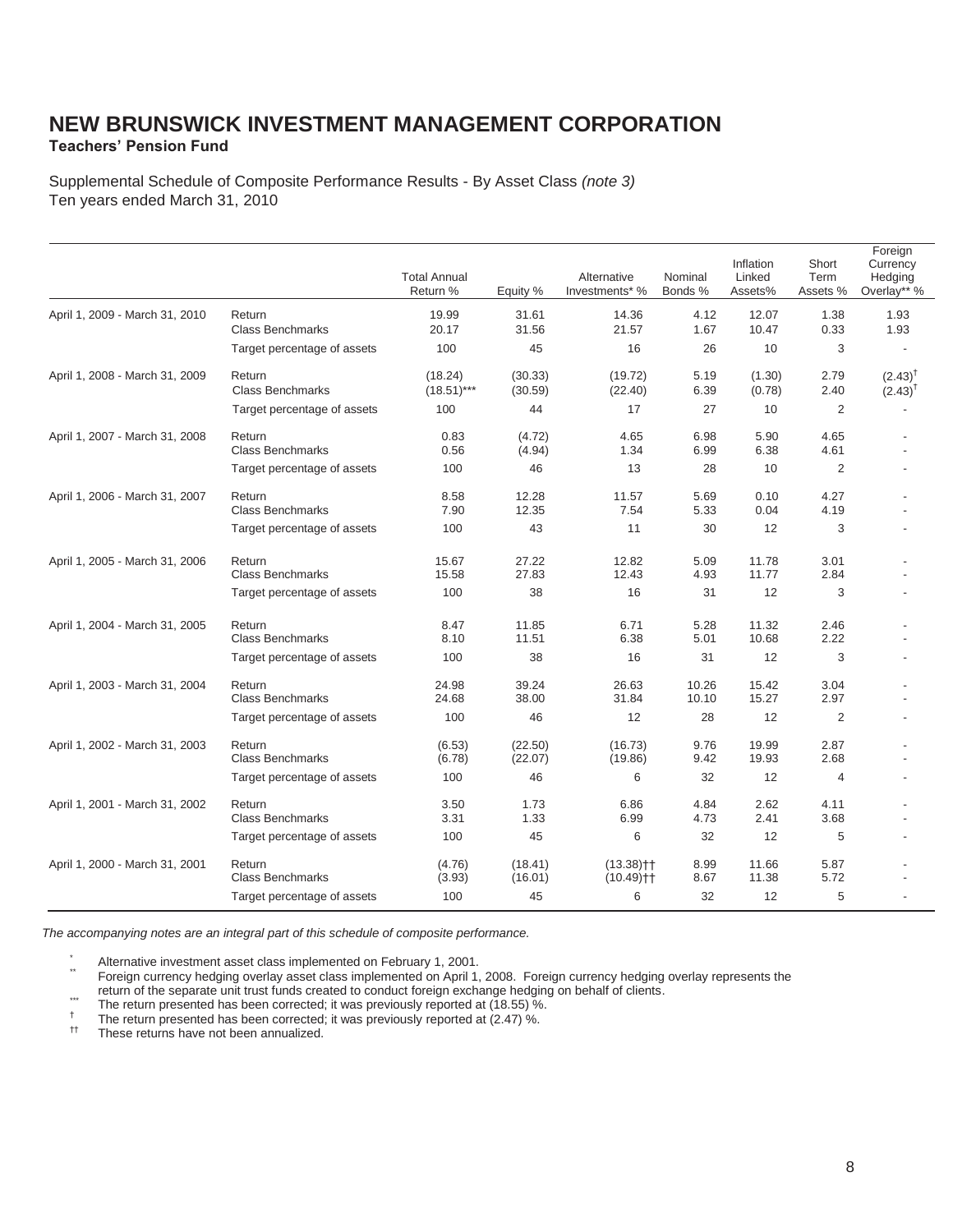### **Teachers' Pension Fund**

Supplemental Schedule of Composite Performance Results - By Asset Class *(note 3)* Annualized for the periods indicated

| Annual compound returns |                                   | Total<br>Annual<br>Return % | Equity %         | Alternative<br>Investments* % | Nominal<br>Bonds % | Inflation<br>Linked<br>Assets % | Short<br>Term<br>Assets % | Foreign<br>Currency<br>Hedging<br>Overlay** % |
|-------------------------|-----------------------------------|-----------------------------|------------------|-------------------------------|--------------------|---------------------------------|---------------------------|-----------------------------------------------|
| 10 Years                | Return<br><b>Class Benchmarks</b> | 4.49<br>4.35                | 2.26<br>2.44     | 2.34<br>2.21                  | 6.60<br>6.30       | 8.76<br>8.57                    | 3.44<br>3.16              |                                               |
| 9 Years                 | Return<br><b>Class Benchmarks</b> | 5.57<br>5.32                | 4.86<br>4.72     | 4.25<br>3.73                  | 6.34<br>6.04       | 8.44<br>8.26                    | 3.17<br>2.87              |                                               |
| 8 Years                 | Return<br><b>Class Benchmarks</b> | 5.84<br>5.57                | 5.26<br>5.16     | 3.93<br>3.33                  | 6.53<br>6.20       | 9.19<br>9.01                    | 3.05<br>2.77              |                                               |
| 7 Years                 | Return<br><b>Class Benchmarks</b> | 7.73<br>7.46                | 9.96<br>9.76     | 7.27<br>7.15                  | 6.07<br>5.75       | 7.73<br>7.54                    | 3.08<br>2.79              |                                               |
| 6 Years                 | Return<br><b>Class Benchmarks</b> | 5.10<br>4.83                | 5.72<br>5.65     | 4.34<br>3.51                  | 5.39<br>5.04       | 6.50<br>6.30                    | 3.09<br>2.76              |                                               |
| 5 Years                 | Return<br><b>Class Benchmarks</b> | 4.44<br>4.19                | 4.53<br>4.51     | 3.87<br>2.94                  | 5.41<br>5.05       | 5.56<br>5.45                    | 3.21<br>2.86              |                                               |
| 4 Years                 | Return<br><b>Class Benchmarks</b> | 1.80<br>1.53                | (0.48)<br>(0.62) | 1.75<br>0.70                  | 5.49<br>5.08       | 4.06<br>3.92                    | 3.26<br>2.87              |                                               |
| 3 Years                 | Return<br><b>Class Benchmarks</b> | (0.36)<br>(0.51)            | (4.40)<br>(4.60) | (1.33)<br>(1.49)              | 5.42<br>4.99       | 5.41<br>5.25                    | 2.93<br>2.43              |                                               |
| 2 Years                 | Return<br><b>Class Benchmarks</b> | (0.95)<br>(1.04)            | (4.24)<br>(4.44) | (4.18)<br>(2.87)              | 4.65<br>4.00       | 5.17<br>4.69                    | 2.08<br>1.36              | (0.28)<br>(0.28)                              |
| 1 Year                  | Return<br><b>Class Benchmarks</b> | 19.99<br>20.17              | 31.61<br>31.56   | 14.36<br>21.57                | 4.12<br>1.67       | 12.07<br>10.47                  | 1.38<br>0.33              | 1.93<br>1.93                                  |

*The accompanying notes are an integral part of this schedule of composite performance.* 

\* Alternative investment asset class implemented on February 1, 2001.

 \*\* Foreign currency hedging overlay asset class implemented on April 1, 2008. Foreign currency hedging overlay represents the return of the separate unit trust funds created to conduct foreign exchange hedging on behalf of clients.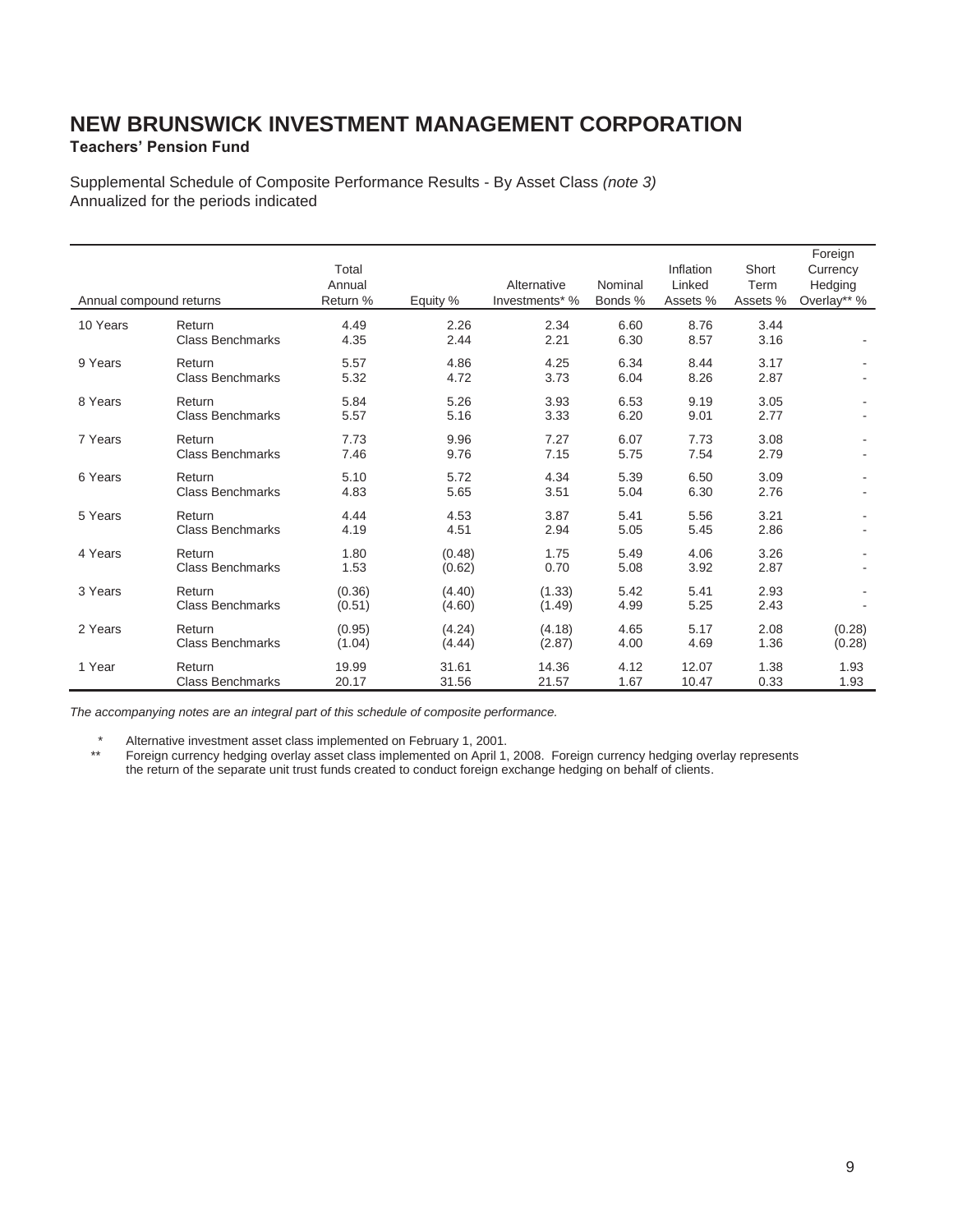### **NEW BRUNSWICK INVESTMENT MANAGEMENT CORPORATION Judges' Superannuation Fund**

Supplemental Schedule of Composite Performance Results – Total Fund *(note 3)*  Ten years ended March 31, 2010

|                                | <b>Total Annual</b><br>Return % | <b>Benchmark</b><br>Return % | <b>Total Assets</b><br>End of Year<br>\$ (in millions) | Percentage of<br><b>Total Assets</b><br>Under<br>Management % |
|--------------------------------|---------------------------------|------------------------------|--------------------------------------------------------|---------------------------------------------------------------|
| April 1, 2009 - March 31, 2010 | 19.88                           | 20.06                        | 27.3                                                   | 0.33                                                          |
| April 1, 2008 - March 31, 2009 | (18.46)                         | $(18.70)^{+}$                | 23.4                                                   | 0.34                                                          |
| April 1, 2007 - March 31, 2008 | 0.76                            | 0.48                         | 28.7                                                   | 0.33                                                          |
| April 1, 2006 - March 31, 2007 | 8.77                            | 8.08                         | 29.0                                                   | 0.33                                                          |
| April 1, 2005 - March 31, 2006 | 16.68                           | 16.58                        | 27.5                                                   | 0.34                                                          |
| April 1, 2004 - March 31, 2005 | 8.89                            | 8.51                         | 24.6                                                   | 0.35                                                          |
| April 1, 2003 - March 31, 2004 | 27.05                           | 26.70                        | 23.6                                                   | 0.36                                                          |
| April 1, 2002- March 31, 2003  | (8.92)                          | (9.11)                       | 19.4                                                   | 0.37                                                          |
| April 1, 2001 - March 31, 2002 | 3.20                            | 3.06                         | 22.3                                                   | 0.38                                                          |
| April 1, 2000 - March 31, 2001 | (7.17)                          | (6.31)                       | 21.2                                                   | 0.37                                                          |

*The accompanying notes are an integral part of this schedule of composite performance.* 

<sup>†</sup> The return presented has been corrected; it was previously reported at (18.73) %.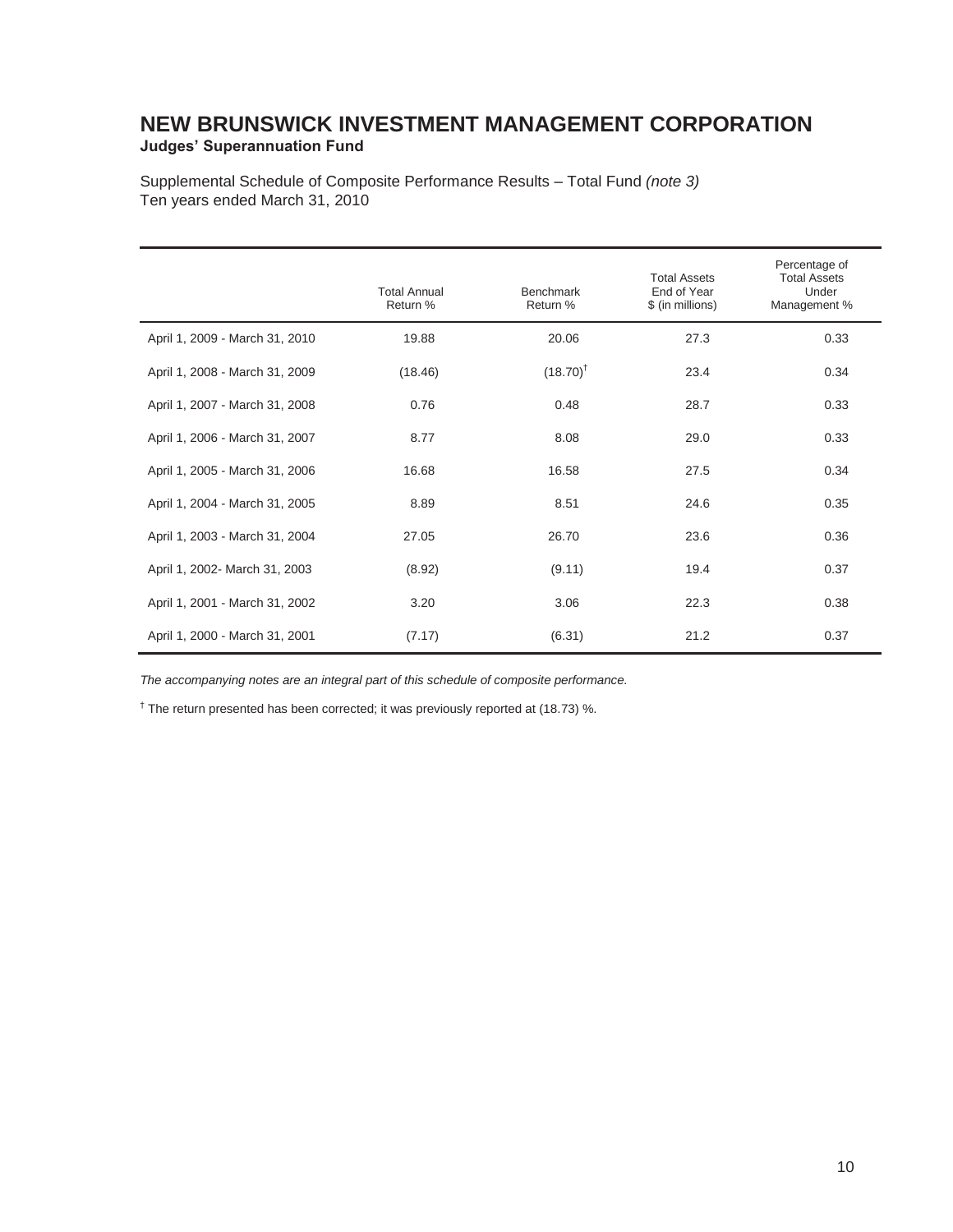### **Judges' Superannuation Fund**

Supplemental Schedule of Composite Performance Results - By Asset Class *(note 3)* Ten years ended March 31, 2010

|                                |                             | <b>Total Annual</b><br>Return % | Equity % | Alternative<br>Investments* % | Nominal<br>Bonds % | Inflation<br>Linked<br>Assets% | Short<br>Term<br>Assets % | Foreign<br>Currency<br>Hedging<br>Overlay** % |
|--------------------------------|-----------------------------|---------------------------------|----------|-------------------------------|--------------------|--------------------------------|---------------------------|-----------------------------------------------|
| April 1, 2009 - March 31, 2010 | Return                      | 19.88                           | 31.62    | 11.50                         | 4.12               | 12.07                          | 1.39                      | 1.89                                          |
|                                | <b>Class Benchmarks</b>     | 20.06                           | 31.61    | 18.77                         | 1.67               | 10.47                          | 0.33                      | 1.89                                          |
|                                | Target percentage of assets | 100                             | 47       | 15                            | 26                 | 9                              | 3                         |                                               |
| April 1, 2008 - March 31, 2009 | Return                      | (18.46)                         | (30.36)  | (18.46)                       | 5.19               | (1.30)                         | 2.79                      | $(2.40)^{T}$                                  |
|                                | <b>Class Benchmarks</b>     | $(18.70)$ ***                   | (30.60)  | (21.04)                       | 6.39               | (0.78)                         | 2.40                      | $(2.40)^T$                                    |
|                                | Target percentage of assets | 100                             | 46       | 16                            | 27                 | 9                              | 2                         |                                               |
| April 1, 2007 - March 31, 2008 | Return                      | 0.76                            | (4.67)   | 5.57                          | 6.98               | 5.90                           | 4.65                      |                                               |
|                                | <b>Class Benchmarks</b>     | 0.48                            | (4.92)   | 1.34                          | 6.99               | 6.38                           | 4.61                      |                                               |
|                                | Target percentage of assets | 100                             | 48       | 12                            | 28                 | 10                             | $\overline{2}$            |                                               |
| April 1, 2006 - March 31, 2007 | Return                      | 8.77                            | 12.28    | 11.58                         | 5.69               | 0.10                           | 4.27                      |                                               |
|                                | <b>Class Benchmarks</b>     | 8.08                            | 12.35    | 7.54                          | 5.33               | 0.04                           | 4.19                      |                                               |
|                                | Target percentage of assets | 100                             | 45       | 11                            | 29                 | 11                             | 3                         |                                               |
| April 1, 2005 - March 31, 2006 | Return                      | 16.68                           | 27.28    | 12.85                         | 5.10               | 11.77                          | 3.01                      |                                               |
|                                | <b>Class Benchmarks</b>     | 16.58                           | 27.81    | 12.43                         | 4.93               | 11.77                          | 2.84                      |                                               |
|                                | Target percentage of assets | 100                             | 45       | 16                            | 24                 | 12                             | 3                         |                                               |
| April 1, 2004 - March 31, 2005 | Return                      | 8.89                            | 11.82    | 6.71                          | 5.29               | 11.32                          | 2.46                      |                                               |
|                                | <b>Class Benchmarks</b>     | 8.51                            | 11.47    | 6.38                          | 5.01               | 10.68                          | 2.22                      |                                               |
|                                | Target percentage of assets | 100                             | 45       | 16                            | 24                 | 12                             | 3                         |                                               |
| April 1, 2003 - March 31, 2004 | Return                      | 27.05                           | 39.32    | 26.64                         | 10.28              | 15.42                          | 3.04                      |                                               |
|                                | Class Benchmarks            | 26.70                           | 38.15    | 31.84                         | 10.10              | 15.27                          | 2.97                      |                                               |
|                                | Target percentage of assets | 100                             | 53       | 12                            | 21                 | 12                             | 2                         |                                               |
| April 1, 2002 - March 31, 2003 | Return                      | (8.92)                          | (22.65)  | (16.72)                       | 9.78               | 19.99                          | 2.87                      |                                               |
|                                | <b>Class Benchmarks</b>     | (9.11)                          | (22.22)  | (19.86)                       | 9.42               | 19.93                          | 2.68                      |                                               |
|                                | Target percentage of assets | 100                             | 53       | 6                             | 25                 | 12                             | $\overline{4}$            |                                               |
| April 1, 2001 - March 31, 2002 | Return                      | 3.20                            | 1.62     | 6.86                          | 4.84               | 2.62                           | 4.11                      |                                               |
|                                | <b>Class Benchmarks</b>     | 3.06                            | 1.32     | 6.99                          | 4.73               | 2.41                           | 3.68                      |                                               |
|                                | Target percentage of assets | 100                             | 52       | 6                             | 25                 | 12                             | 5                         |                                               |
| April 1, 2000 - March 31, 2001 | Return                      | (7.17)                          | (18.39)  | $(13.38)$ <sup>††</sup>       | 8.97               | 11.66                          | 5.87                      |                                               |
|                                | <b>Class Benchmarks</b>     | (6.31)                          | (16.24)  | $(10.49)$ <sup>††</sup>       | 8.67               | 11.38                          | 5.72                      |                                               |
|                                | Target percentage of assets | 100                             | 52       | 6                             | 25                 | 12                             | 5                         |                                               |

*The accompanying notes are an integral part of this schedule of composite performance.* 

\* Alternative investment asset class implemented on February 1, 2001.<br>Foreign currency hedging overlay asset class implemented on April 1, 2008. Foreign currency hedging overlay represents the<br>return of the separate unit t

- The return presented has been corrected; it was previously reported at (18.73) %.<br>The return presented has been corrected; it was previously reported at (18.73) %.<br>The return presented has been corrected; it was previously
-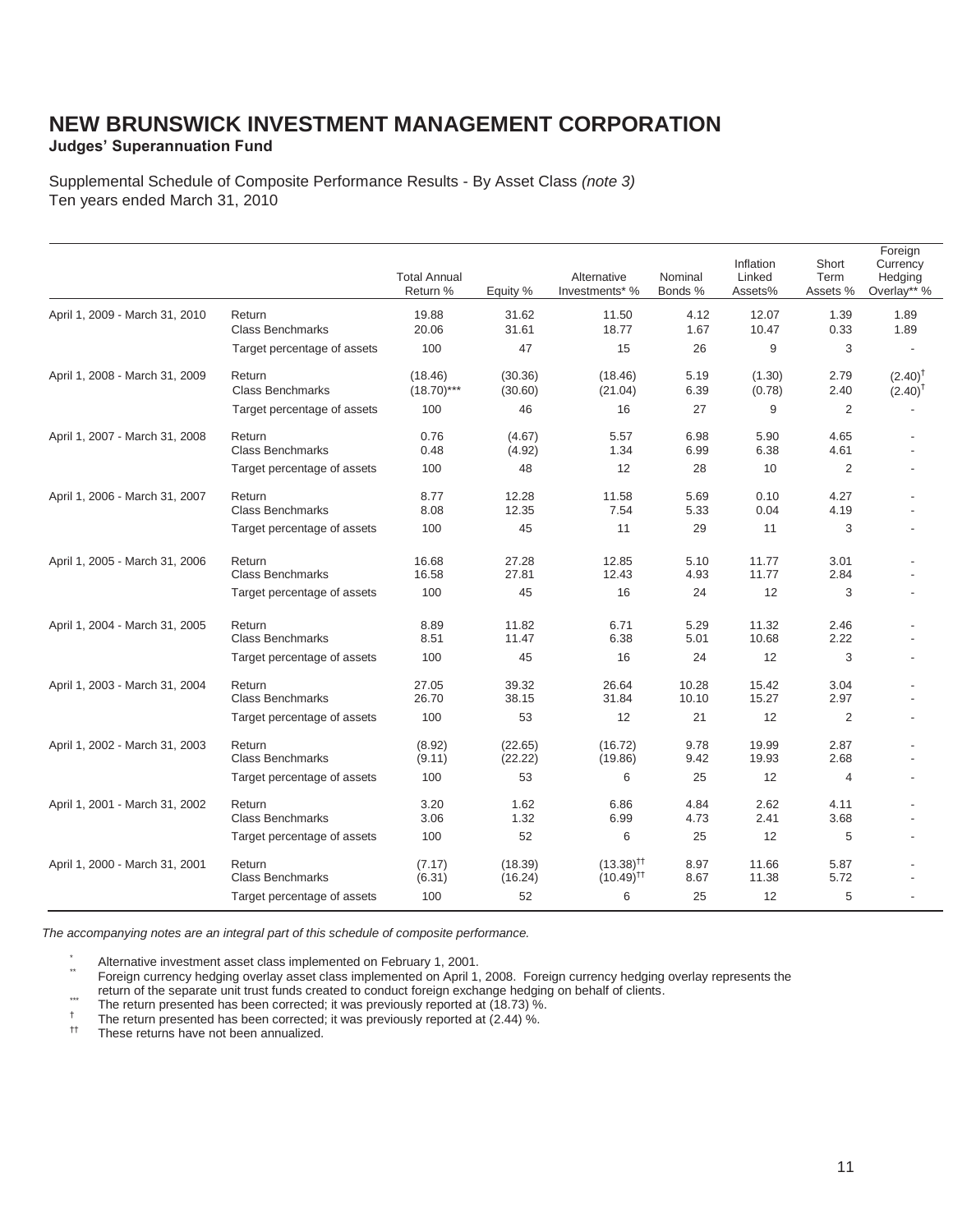### **Judges' Superannuation Fund**

Supplemental Schedule of Composite Performance Results - By Asset Class *(note 3)* Annualized for the periods indicated

| Annual compound returns |                                   | Total<br>Annual<br>Return % | Equity %         | Alternative<br>Investments* % | Nominal<br>Bonds % | Inflation<br>Linked<br>Assets % | Short<br>Term<br>Assets % | Foreign<br>Currency<br>Hedging<br>Overlay** % |
|-------------------------|-----------------------------------|-----------------------------|------------------|-------------------------------|--------------------|---------------------------------|---------------------------|-----------------------------------------------|
| 10 Years                | Return<br><b>Class Benchmarks</b> | 4.20<br>4.08                | 2.24<br>2.40     | 2.33<br>2.15                  | 6.60<br>6.30       | 8.76<br>8.57                    | 3.44<br>3.16              |                                               |
| 9 Years                 | Return<br><b>Class Benchmarks</b> | 5.55<br>5.30                | 4.83<br>4.71     | 4.24<br>3.66                  | 6.34<br>6.04       | 8.44<br>8.26                    | 3.17<br>2.87              |                                               |
| 8 Years                 | Return<br><b>Class Benchmarks</b> | 5.84<br>5.58                | 5.24<br>5.15     | 3.92<br>3.25                  | 6.53<br>6.20       | 9.19<br>9.01                    | 3.06<br>2.77              |                                               |
| 7 Years                 | Return<br><b>Class Benchmarks</b> | 8.14<br>7.87                | 9.97<br>9.77     | 7.26<br>7.06                  | 6.08<br>5.75       | 7.73<br>7.54                    | 3.08<br>2.79              |                                               |
| 6 Years                 | Return<br><b>Class Benchmarks</b> | 5.27<br>5.01                | 5.72<br>5.64     | 4.33<br>3.41                  | 5.39<br>5.04       | 6.50<br>6.30                    | 3.09<br>2.76              |                                               |
| 5 Years                 | Return<br><b>Class Benchmarks</b> | 4.56<br>4.33                | 4.54<br>4.51     | 3.86<br>2.82                  | 5.41<br>5.05       | 5.56<br>5.45                    | 3.22<br>2.86              |                                               |
| 4 Years                 | Return<br><b>Class Benchmarks</b> | 1.74<br>1.47                | (0.48)<br>(0.61) | 1.73<br>0.55                  | 5.49<br>5.08       | 4.06<br>3.92                    | 3.27<br>2.87              |                                               |
| 3 Years                 | Return<br><b>Class Benchmarks</b> | (0.50)<br>(0.64)            | (4.40)<br>(4.59) | (1.36)<br>(1.68)              | 5.42<br>4.99       | 5.41<br>5.25                    | 2.93<br>2.43              |                                               |
| 2 Years                 | Return<br><b>Class Benchmarks</b> | (1.13)<br>(1.20)            | (4.26)<br>(4.43) | (4.65)<br>(3.16)              | 4.65<br>4.00       | 5.17<br>4.69                    | 2.09<br>1.36              | (0.28)<br>(0.28)                              |
| 1 Year                  | Return<br><b>Class Benchmarks</b> | 19.88<br>20.06              | 31.62<br>31.61   | 11.50<br>18.77                | 4.12<br>1.67       | 12.07<br>10.47                  | 1.39<br>0.33              | 1.89<br>1.89                                  |

*The accompanying notes are an integral part of this schedule of composite performance.* 

\* Alternative investment asset class implemented on February 1, 2001.

 \*\* Foreign currency hedging overlay asset class implemented on April 1, 2008. Foreign currency hedging overlay represents the return of the separate unit trust funds created to conduct foreign exchange hedging on behalf of clients.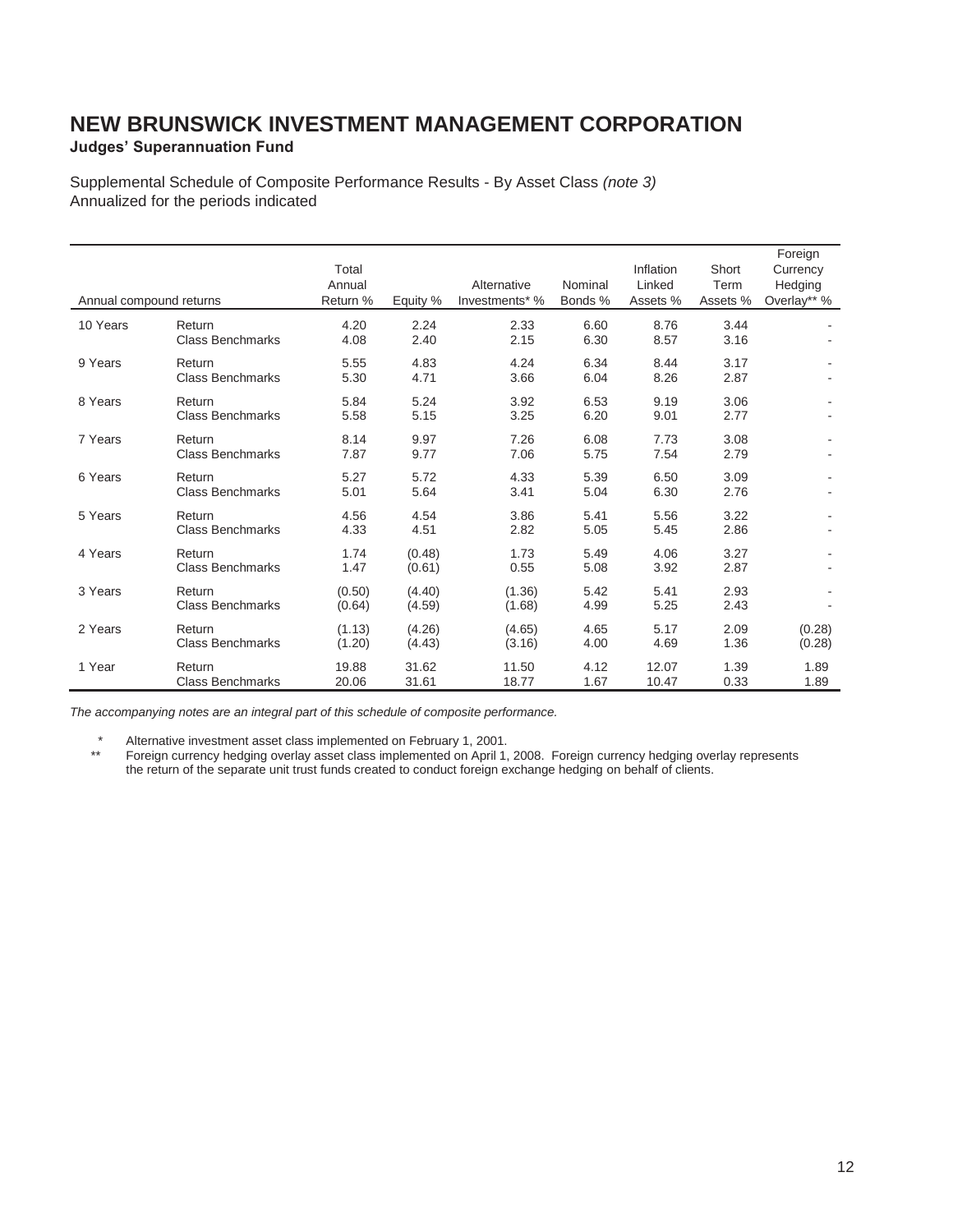Notes to Schedules of Composite Performance Results

Ten years ended March 31, 2010

#### **1. Operations**

New Brunswick Investment Management Corporation ("NBIMC") is a Crown corporation of the Province of New Brunswick. NBIMC was appointed as trustee on March 11, 1996 by an Act of the New Brunswick Legislature and assumed responsibility for the management of the assets of the Public Service Superannuation Fund, the Teachers' Pension Fund and the Judges' Superannuation Fund (collectively, the "Funds" and individually, the "Fund") effective April 1, 1996. On April 1, 1998, the assets of the Funds were transferred to unit trust funds established by NBIMC to facilitate the collective investment management and administration of the assets. Effective April 1, 2008, separate unit trust funds were created to conduct foreign exchange hedging on behalf of each Fund, according to its investment policy. These foreign currency hedging overlay portfolios are passive in nature and do not attempt to profit from tactical foreign exchange views. At March 31, 2010, there were 22 unit trust funds in operation, each with a specific investment mandate. Each of the Funds holds units of the unit trust funds in accordance with the investment policy of the respective Fund.

#### **2. Compliance Statement**

NBIMC claims compliance with the Global Investment Performance Standards<sup>®</sup> ("GIPS") and has prepared and presented this report in compliance with the GIPS standards. NBIMC has been independently verified for the periods December 1, 1996 through March 31, 2010. The verification reports are available upon request.

 Verification assesses whether the firm has complied with all the composite construction requirements of the GIPS standards on a firm-wide basis and the firm's policies and procedures are designed to calculate and present performance in compliance with the GIPS standards. Verification does not ensure the accuracy of any specific composite presentation.

#### **3. Composites**

The schedule of composite performance presented and the supplemental schedules of composite performance reflecting the Funds represent all of NBIMC's Composites.

#### Schedule of Composite Performance Results - Total Funds Under Management:

The attached schedule of composite performance results presents the performance results of total funds under management from April 1, 2000 to March 31, 2010. All portfolios managed by NBIMC are included in this single composite.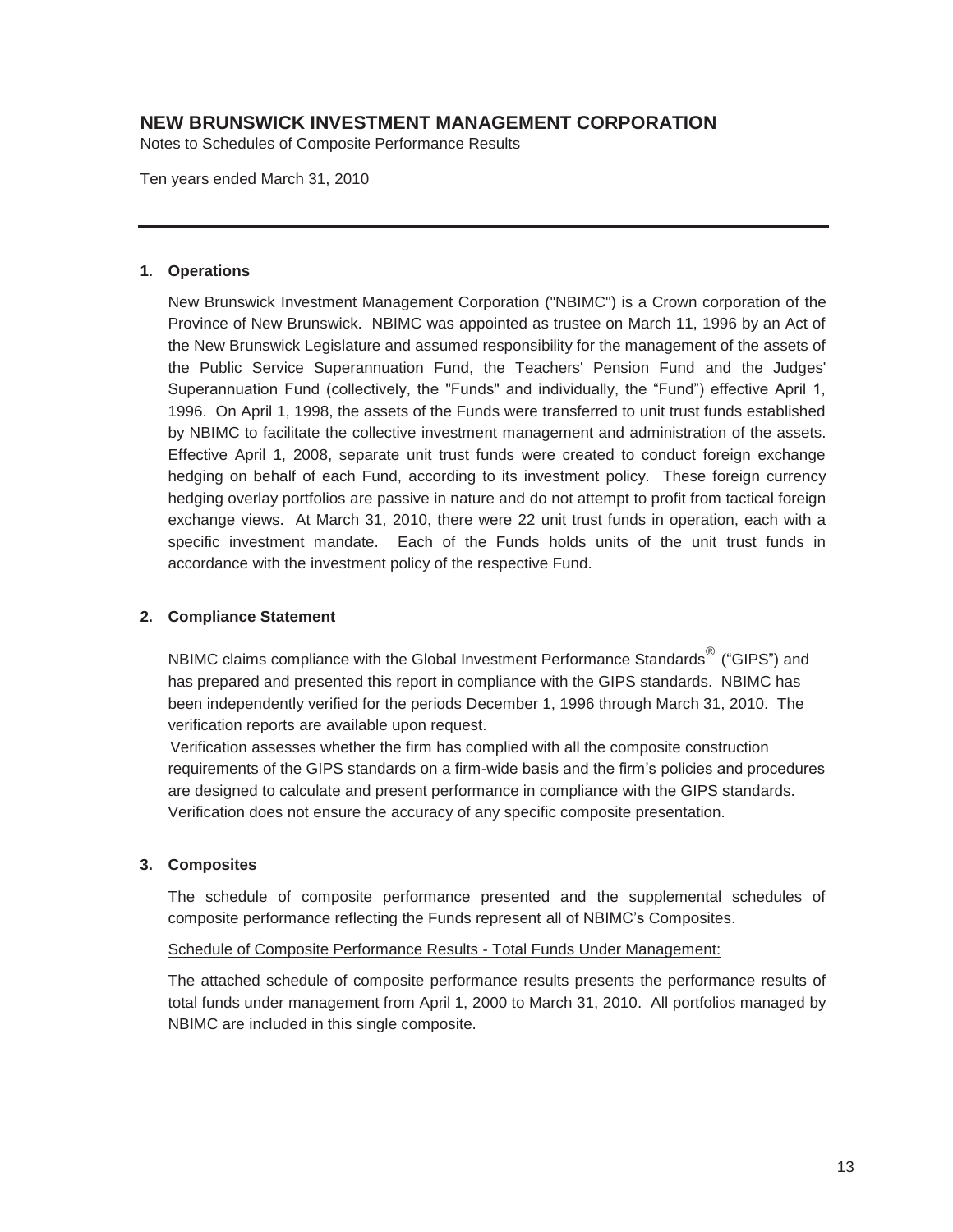Notes to Schedules of Composite Performance Results

Ten years ended March 31, 2010

#### **3. Composites (continued)**

#### Supplemental Schedules:

The supplemental schedules of composite performance results by asset class of each respective Fund present the performance results from April 1, 2000 to March 31, 2010.

#### **4. Calculation of Composite Investment Performance Results**

- (a) The investment performance for the Funds has been calculated on a time-weighted basis using daily valuations and geometric linking of daily returns. Composite returns are calculated based on geometric linking of monthly returns, which are asset-weighted using beginning of month asset values.
- (b) Performance returns are calculated using trade-date accounting.
- (c) The composites include all fee paying, discretionary accounts managed by NBIMC.
- (d) Performance returns are calculated on an accrual basis, which include all dividends, net of withholding taxes, interest (including interest income from short term cash investments) and realized and unrealized gains and losses as of the last business day of the fiscal year. The returns reflect the cost of brokerage commissions on completed transactions. Performance returns are computed in Canadian dollars.

Additional information regarding NBIMC's policies and procedures for calculating and reporting performance results is available upon request.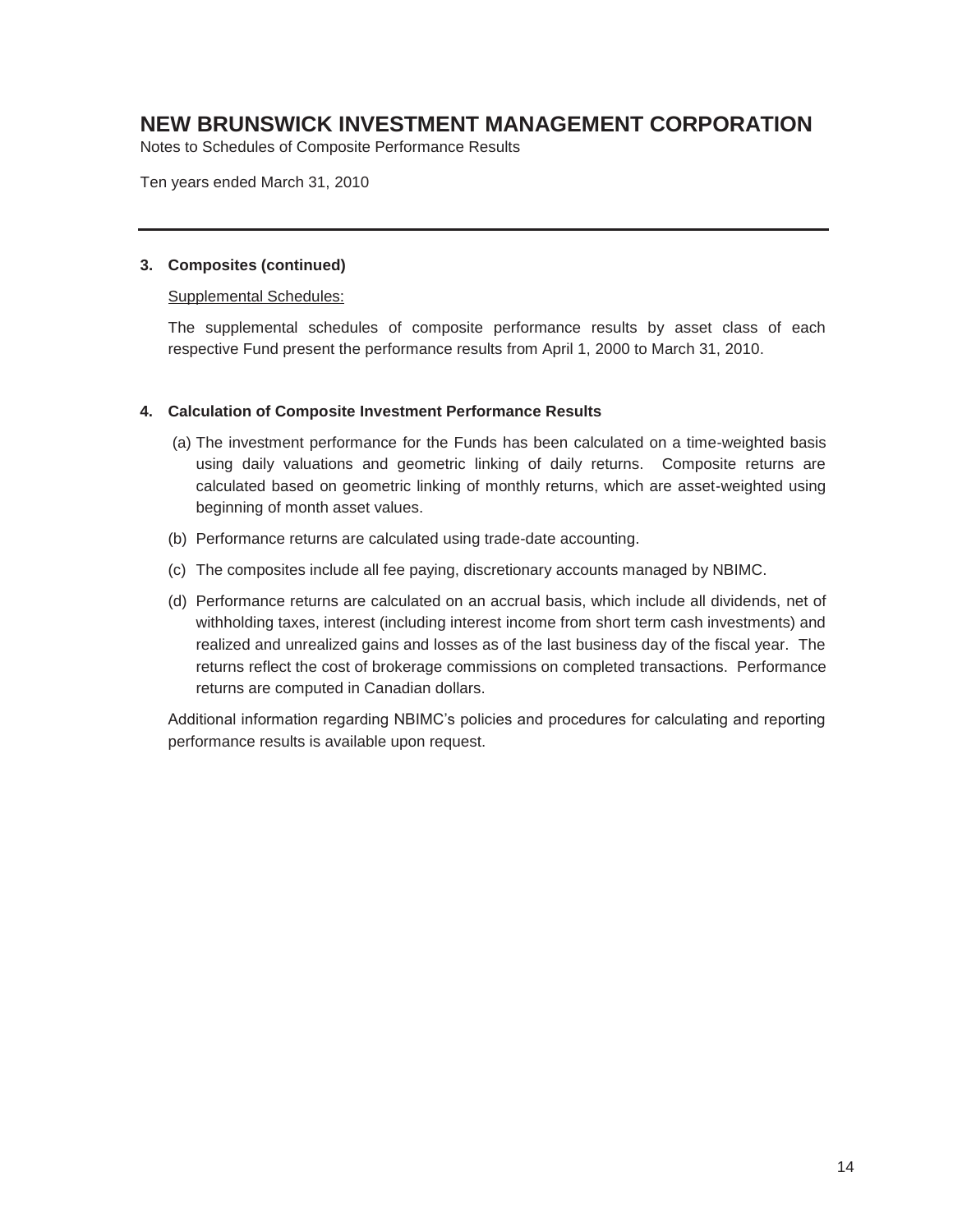Notes to Schedules of Composite Performance Results

Ten years ended March 31, 2010

#### **4. Calculation of Composite Investment Performance Results (continued)**

|  | (e) Benchmark returns were calculated using the following indices: |  |  |  |
|--|--------------------------------------------------------------------|--|--|--|
|  |                                                                    |  |  |  |

| <b>Benchmark Index Composition</b>    |                                                                                                                                                                    |                                                                                                                                                                                                             |                                                                                                                                                                                                                                        |  |
|---------------------------------------|--------------------------------------------------------------------------------------------------------------------------------------------------------------------|-------------------------------------------------------------------------------------------------------------------------------------------------------------------------------------------------------------|----------------------------------------------------------------------------------------------------------------------------------------------------------------------------------------------------------------------------------------|--|
|                                       |                                                                                                                                                                    | April 2008 <sup>11</sup>                                                                                                                                                                                    | September 2007 <sup>TTT</sup>                                                                                                                                                                                                          |  |
| Asset class                           | November 2009 <sup>†</sup>                                                                                                                                         | October 2009                                                                                                                                                                                                | March 2008                                                                                                                                                                                                                             |  |
| Equity                                | <b>WEIGHTED AVERAGE:</b><br>44.5% S&P TSX Composite<br>23.7% S&P 500<br>31.8% MSCI EAFE                                                                            | <b>WEIGHTED AVERAGE:</b><br>45.8% S&P TSX Composite<br>22.7% S&P 500<br>31.5% MSCI EAFE                                                                                                                     | <b>WEIGHTED AVERAGE:</b><br>45.2% S&P/TSX Composite<br>22.9% S&P 500<br>8.3% Nikkei 225<br>23.6% MSCI Europe                                                                                                                           |  |
| Alternative Investments               | <b>WEIGHTED AVERAGE:</b><br>30.0% NAREIT Equity<br>6.8% S&P 500<br>7.3% MSCI EAFE<br>$10.6\%$ CPI + 4%<br>42.1% DEX 91-day T-Bill<br>Index<br>3.2% Call Loan Index | <b>WEIGHTED AVERAGE:</b><br>26.3% NAREIT Equity<br>6.4% S&P 500<br>7.6% MSCI EAFE<br>8.1% CPI + $4\%$<br>11.7% Goldman Sachs<br>Commodity Index<br>37.0% DEX 91-day T-Bill<br>Index<br>2.8% Call Loan Index | <b>WEIGHTED AVERAGE:</b><br>28.1% NAREIT Equity<br>0.9% S&P/TSX Composite<br>5.1% S&P 500<br>6.3% MSCI Europe<br>5.6% $CPI + 4%$<br>13.8% Goldman Sachs<br>Commodity Index<br>37.3% DEX 91-day T-Bill<br>Index<br>2.8% Call Loan Index |  |
| <b>Nominal Bonds</b>                  | <b>DEX All Government Index</b>                                                                                                                                    | <b>DEX All Government Index</b>                                                                                                                                                                             | <b>DEX All Government Index</b>                                                                                                                                                                                                        |  |
| <b>Inflation Linked</b>               | DEX Real Return Bond Index                                                                                                                                         | DEX Real Return Bond Index                                                                                                                                                                                  | DEX Real Return Bond Index                                                                                                                                                                                                             |  |
| <b>Short Term Assets</b>              | <b>WEIGHTED AVERAGE:</b><br>93.0% DEX 91 Day T-Bill<br>Index<br>7.0% Call Loan Index                                                                               | <b>WEIGHTED AVERAGE:</b><br>93.0% DEX 91 Day T-Bill<br>Index<br>7.0% Call Loan Index                                                                                                                        | <b>WEIGHTED AVERAGE:</b><br>93.0% DEX 91 Day T-Bill<br>Index<br>7.0% Call Loan Index                                                                                                                                                   |  |
| Foreign Currency Hedging<br>Overlay * | Foreign Currency Hedging<br>Overlay Portfolio*                                                                                                                     | Foreign Currency Hedging<br>Overlay Portfolio*                                                                                                                                                              |                                                                                                                                                                                                                                        |  |

† Effective November 1, 2009, the Goldman Sachs Commodity Index was removed from Alternative Investments benchmark index.

- <sup>††</sup> Effective April 1, 2008, Canadian dollar benchmarks were implemented for international exposure, in conjunction with a foreign exposure hedging overlay strategy for each Fund. The MSCI EAFE benchmark replaced MSCI Europe and the Nikkei 225; and the S&P500 replaced the Russell 2000.
- ††† Effective November 6, 2007 the TSX Inc renamed the Scotia McLeod bond benchmark Index to the DEX All Government Bond Index, the ScotiaMcLeod 91-day T-Bill Index to the DEX 91-day T-Bill Index, and the ScotiaMcLeod Real Return Bond Index to the DEX Real Return Bond Index.
- The benchmark return for the passive FX hedging overlay asset class is equal to actual returns because the strategy does not attempt to profit from tactical foreign exchange views.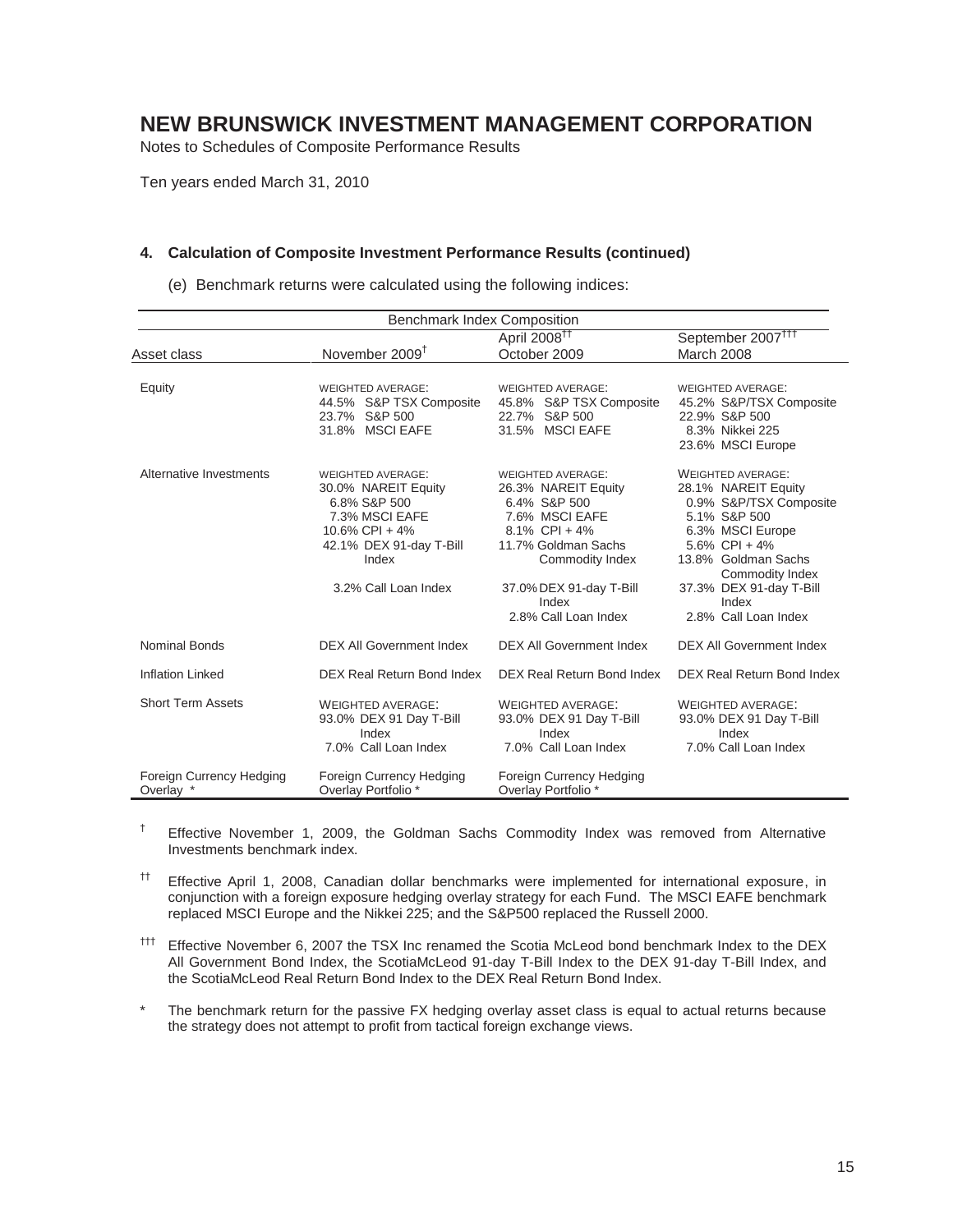Notes to Schedules of Composite Performance Results

Ten years ended March 31, 2010

#### **4. Calculation of Composite Investment Performance Results (continued)**

(e) Benchmark returns were calculated using the following indices:

| <b>Benchmark Index Composition</b>                                                                 |                                                                                                                                                                                                                                                                             |                                                                                                                                                                                                                                                                           |                                                                                                                                                                                                                                                |  |
|----------------------------------------------------------------------------------------------------|-----------------------------------------------------------------------------------------------------------------------------------------------------------------------------------------------------------------------------------------------------------------------------|---------------------------------------------------------------------------------------------------------------------------------------------------------------------------------------------------------------------------------------------------------------------------|------------------------------------------------------------------------------------------------------------------------------------------------------------------------------------------------------------------------------------------------|--|
|                                                                                                    | February 2007 <sup>†</sup>                                                                                                                                                                                                                                                  | January 2006 -                                                                                                                                                                                                                                                            | January 2005 -                                                                                                                                                                                                                                 |  |
| Asset class                                                                                        | August 2007                                                                                                                                                                                                                                                                 |                                                                                                                                                                                                                                                                           | December 2005 <sup>++</sup>                                                                                                                                                                                                                    |  |
|                                                                                                    |                                                                                                                                                                                                                                                                             |                                                                                                                                                                                                                                                                           |                                                                                                                                                                                                                                                |  |
| Equity                                                                                             | <b>WEIGHTED AVERAGE:</b><br>48.4% S&P/TSX Composite<br>17.2% S&P 500<br>4.3% Russell 2000<br>9.2% Nikkei 225<br>20.9% MSCI Europe                                                                                                                                           | <b>WEIGHTED AVERAGE:</b><br>48.4% S&P TSX Equity<br>17.4% S&P 500<br>4.3% Russell 2000<br>9.3% Nikkei 225<br>20.6% MSCI Europe                                                                                                                                            | <b>WEIGHTED AVERAGE:</b><br>48.2% S&P/TSX Equity<br>17.4% S&P 500<br>4.4% Russell 2000<br>9.3% Nikkei 225<br>20.7% MSCI Europe                                                                                                                 |  |
| Alternative Investments                                                                            | <b>WEIGHTED AVERAGE:</b><br>26.9% NAREIT Equity<br>1.0%<br>S&P/TSX Composite<br>S&P 500<br>4.5%<br>4.4%<br><b>MSCI</b> Europe<br>3.4%<br>$CPI + 4%$<br>15.2%<br>Goldman Sachs<br>Commodity Index<br>41.5% ScotiaMcLeod<br>91-day T-Bill Index<br>Call Loan Index<br>$3.1\%$ | <b>WEIGHTED AVERAGE:</b><br>26.9% NAREIT Equity<br>1.1%<br>S&P TSX Equity<br>S&P 500<br>4.7%<br>4.5%<br><b>MSCI Europe</b><br>3.7%<br>$CPI + 4%$<br>Goldman Sachs<br>14.4%<br>Commodity Index<br>41.6%<br>ScotiaMcLeod 91-<br>Day T-Bill Index<br>3.1%<br>Call Loan Index | <b>WEIGHTED AVERAGE:</b><br>27.4% NAREIT Equity<br>2.4% S&P/TSX Equity<br>4.3% S&P 500<br>2.8% MSCI Europe<br>4.9% CPI + $4\%$<br>12.8% Goldman Sachs<br>Commodity Index<br>42.2% ScotiaMcLeod<br>91-day T-bill Index<br>3.2.% Call Loan Index |  |
| Nominal Bonds<br>ScotiaMcLeod All Government<br>Index                                              |                                                                                                                                                                                                                                                                             | ScotiaMcLeod All<br>Government Index                                                                                                                                                                                                                                      | ScotiaMcLeod All<br>Government Index                                                                                                                                                                                                           |  |
| <b>Inflation Linked</b>                                                                            | ScotiaMcLeod Real Return<br>Bond Index                                                                                                                                                                                                                                      | ScotiaMcLeod Real Return<br>Bond Index                                                                                                                                                                                                                                    | ScotiaMcLeod Real Return<br>Bond Index                                                                                                                                                                                                         |  |
| <b>Short Term Assets</b><br><b>WEIGHTED AVERAGE:</b><br>93.0% ScotiaMcLeod 91-<br>Day T-Bill Index |                                                                                                                                                                                                                                                                             | <b>WEIGHTED AVERAGE:</b><br>93.0% ScotiaMcLeod 91-<br>Day T-Bill Index                                                                                                                                                                                                    | <b>WEIGHTED AVERAGE:</b><br>93.0% ScotiaMcLeod 91 Day<br>T-Bill Index                                                                                                                                                                          |  |
|                                                                                                    | Call Loan Index<br>7.0%                                                                                                                                                                                                                                                     | Call Loan Index<br>7.0%                                                                                                                                                                                                                                                   | 7.0% Call Loan Index                                                                                                                                                                                                                           |  |

 $^{\dagger}$  Effective March 19, 2007 the S&P/TSX MidCap and SmallCap index benchmarks were replaced with the S&P/TSX Completion Index following S&P's announcement that the S&P/TSX SmallCap Index would be separate from the S&P/TSX Composite Index. The S&P/TSX Completion Index contains the remaining constituents of the S&P/TSX Composite Index.

†† Effective December 19, 2005 the S&P/TSX Composite was replaced as a benchmark by the S&P/TSX Equity index due to the planned introduction of income trust securities into the composite Index. Effective January 2007, the S&P/TSX Equity Index was replaced as a benchmark by the S&P/TSX Composite Index following completion of extensive research regarding income trusts as a component of this index and due to the decline in the composition of the companies making up the Equity only index.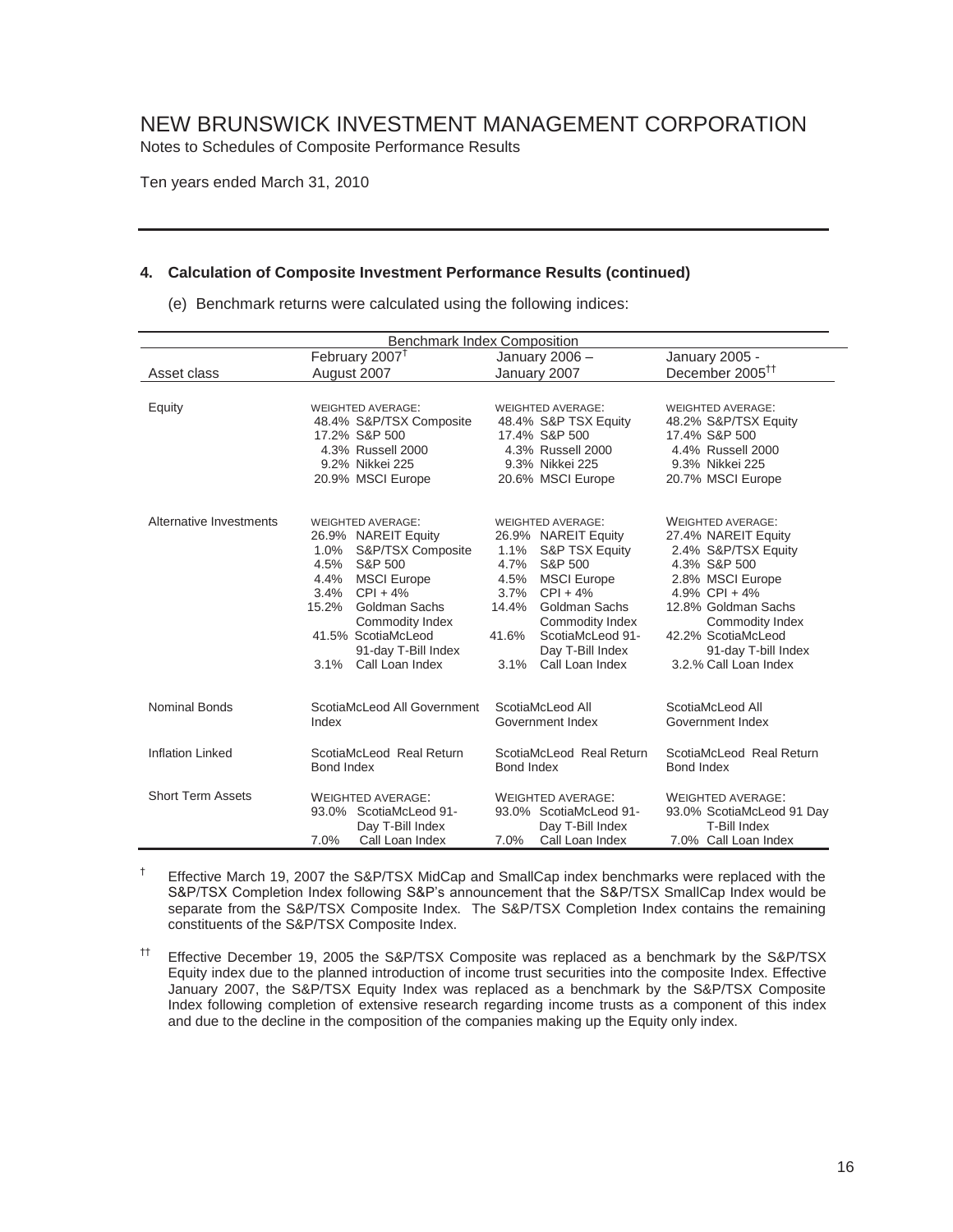Notes to Schedules of Composite Performance Results

Ten years ended March 31, 2010

#### **4. Calculation of Composite Investment Performance Results (continued)**

(e) Benchmark returns were calculated using the following indices (continued):

|                          | <b>Benchmark Index Composition</b>                                                                                                                                                                                             |                                                                                                                                                                           |                                                                                                                                                                                                                                 |  |
|--------------------------|--------------------------------------------------------------------------------------------------------------------------------------------------------------------------------------------------------------------------------|---------------------------------------------------------------------------------------------------------------------------------------------------------------------------|---------------------------------------------------------------------------------------------------------------------------------------------------------------------------------------------------------------------------------|--|
|                          | January 2004 -                                                                                                                                                                                                                 | November 2002-                                                                                                                                                            | April 2000 -                                                                                                                                                                                                                    |  |
| Asset class              | December 2004                                                                                                                                                                                                                  | December 2003                                                                                                                                                             | October 2002 <sup>†</sup>                                                                                                                                                                                                       |  |
| Equity                   | <b>WEIGHTED AVERAGE:</b><br>57.1% S&P/TSX Composite<br>13.7% S&P 500<br>3.4% Russell 2000<br>7.3% Nikkei 225<br>16.5% MSCI Europe<br>1.6% ScotiaMcLeod<br>91-day T-Bill Index<br>0.4% Call Loan Index                          | <b>WEIGHTED AVERAGE:</b><br>64.0%<br>S&P/TSX Composite<br>S&P 500<br>$8.0\%$<br>2.0%<br>Russell 2000<br>$9.0\%$<br>Nikkei 225<br>17.0%<br><b>MSCI</b> Europe              | <b>WEIGHTED AVERAGE:</b><br>TSE 300 Total Return Index up<br>to May 1, 2002 and<br>thereafter the<br>S&P/TSX Composite<br>NBIMC's G-6 Index*                                                                                    |  |
| Alternative Investments  | <b>WEIGHTED AVERAGE:</b><br>29.9% NAREIT Equity<br>3.9% S&P/TXS Composite<br>7.7% S&P 500<br>3.1% MSCI Europe<br>$0.7\%$ CPI + 4%<br>2.4% 7.12% annually<br>41.8% ScotiaMcLeod<br>91-day T-Bill Index<br>10.5% Call Loan Index | <b>WEIGHTED AVERAGE:</b><br>33.0% NAREIT Equity<br>17.0% S&P/TSX Composite<br>30.0%<br>S&P 500<br><b>FTSE-100</b><br>5.0%<br>5.0%<br>DAX<br>5.0% CAC-40<br>MIB-30<br>5.0% | <b>WEIGHTED AVERAGE:</b><br>33 1/3% NAREIT Equity<br>16 2/3% TSE Total Return<br>Index up to May 1, 2002 and<br>thereafter the S&P TSX<br>Composite<br>30.0% S&P 500<br>5.0% FTSE-100<br>5.0% DAX<br>5.0% CAC-40<br>5.0% MIB-30 |  |
| <b>Nominal Bond</b>      | ScotiaMcLeod All Government<br>Index                                                                                                                                                                                           | ScotiaMcLeod All Government<br>Index                                                                                                                                      | ScotiaMcLeod All Government<br>Index                                                                                                                                                                                            |  |
| <b>Inflation Linked</b>  | ScotiaMcLeod Real Return<br>Bond Index                                                                                                                                                                                         | ScotiaMcLeod Real Return Bond<br>Index                                                                                                                                    | ScotiaMcLeod Real Return<br>Bond Index                                                                                                                                                                                          |  |
| <b>Short Term Assets</b> | <b>WEIGHTED AVERAGE:</b><br>80.0% ScotiaMcLeod<br>91-Day T-Bill Index<br>20.0% Call Loan Index                                                                                                                                 | <b>WEIGHTED AVERAGE:</b><br>80.0% ScotiaMcLeod 91-DayT-<br><b>Bill Index</b><br>Call Loan Index<br>20.0%                                                                  | <b>WEIGHTED AVERAGE:</b><br>80.0% ScotiaMcLeod 91-Day<br><b>T-Bill Index</b><br>Call Loan Index<br>20.0%                                                                                                                        |  |

† From February 2001 for alternative investments asset class.

\* NBIMC's G-6 index is a weighted average of the following: 32.0% S&P 500 8.0% Russell 2000 20.0% Nikkei 225 10.0% FTSE-100 10.0% CAC-40 10.0% DAX 10.0% MIB-30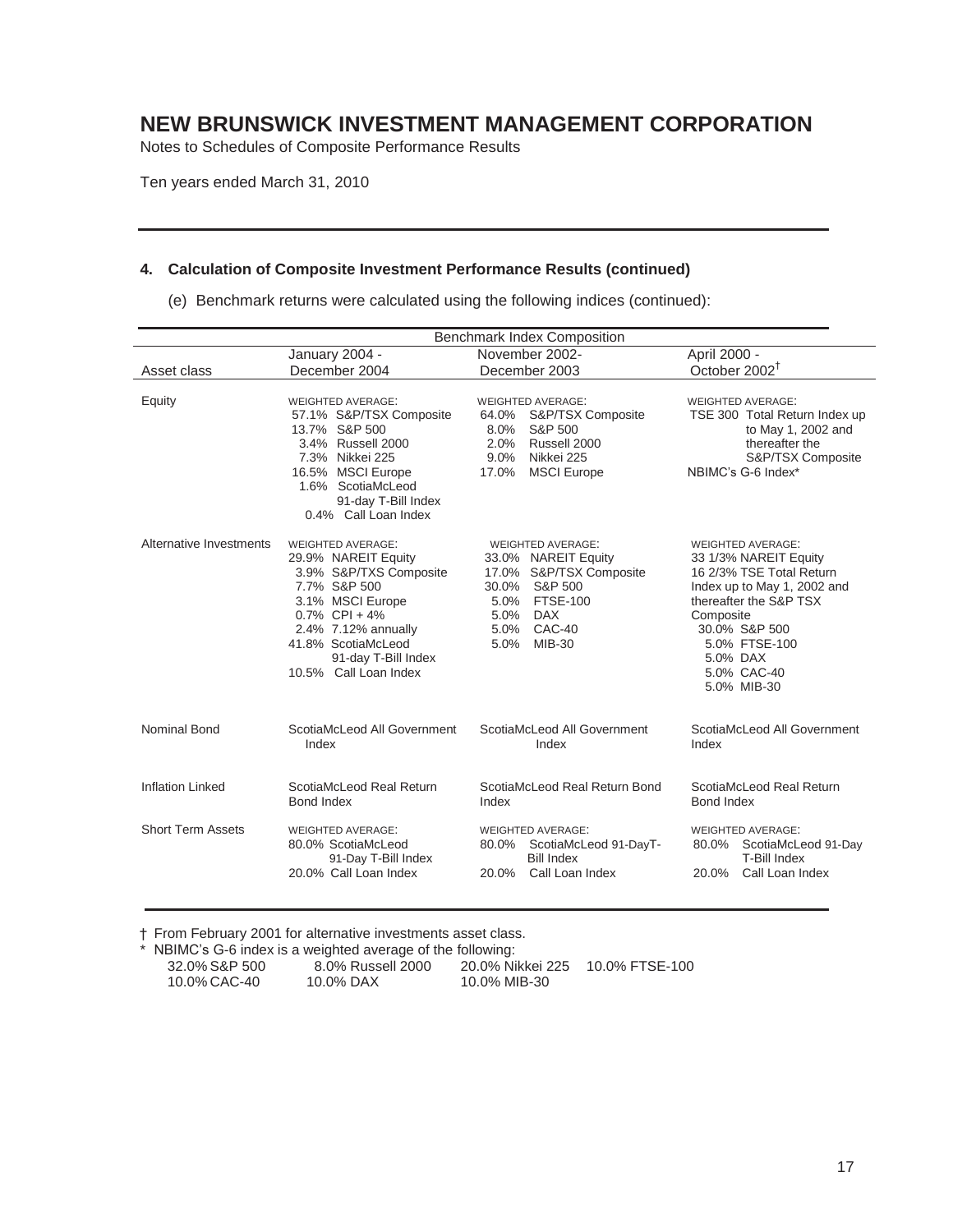Notes to Schedules of Composite Performance Results

Ten years ended March 31, 2010

#### **4. Calculation of Composite Investment Performance Results (continued)**

- (f) Asset class returns include returns from cash and cash equivalents, which are held in each asset class segment of the respective Fund. The Chief Investment Officer of NBIMC sets asset class weightings for each Fund, within tolerances established in the investment policies set by the Board of Directors of NBIMC.
- (g) The dispersion of the performance returns is measured by the range between the highest and lowest performing portfolio in the composite.
- (h) The three-year annualized ex-post standard deviation for the composite and benchmark as of March 31, 2010 are:

 Composite 10.19% Benchmark 11.65%

- (h) The composite performance presented in these schedules may not be indicative of future performance. Readers should also be aware that other performance calculation methods may produce different results, and that the results for specific accounts and for different periods may vary from composite returns presented. Comparisons of investment results should consider qualitative circumstances and should be made only to portfolios with generally similar objectives. In calculating the composite performance, no adjustments were made for income taxes, management fees, custodial fees or Fund expenses.
- (i) In the calculation and presentation of performance returns, NBIMC is not aware of any instances in which this presentation does not conform with the laws and regulations of any province or territory of Canada in which NBIMC operates.

#### **5. Derivative instruments**

Futures contracts, forward foreign exchange contracts, exchange traded and over-the-counter options and swaps are used in investment management activities within each Fund.

These derivative instruments are used for various purposes, including:

- to simulate an investment in a particular stock market, but with lower transaction costs;
- to enhance performance returns;
- to modify the cash flow characteristics of an investment; or
- to hedge against potential losses due to changes in foreign exchange rates or stock prices.